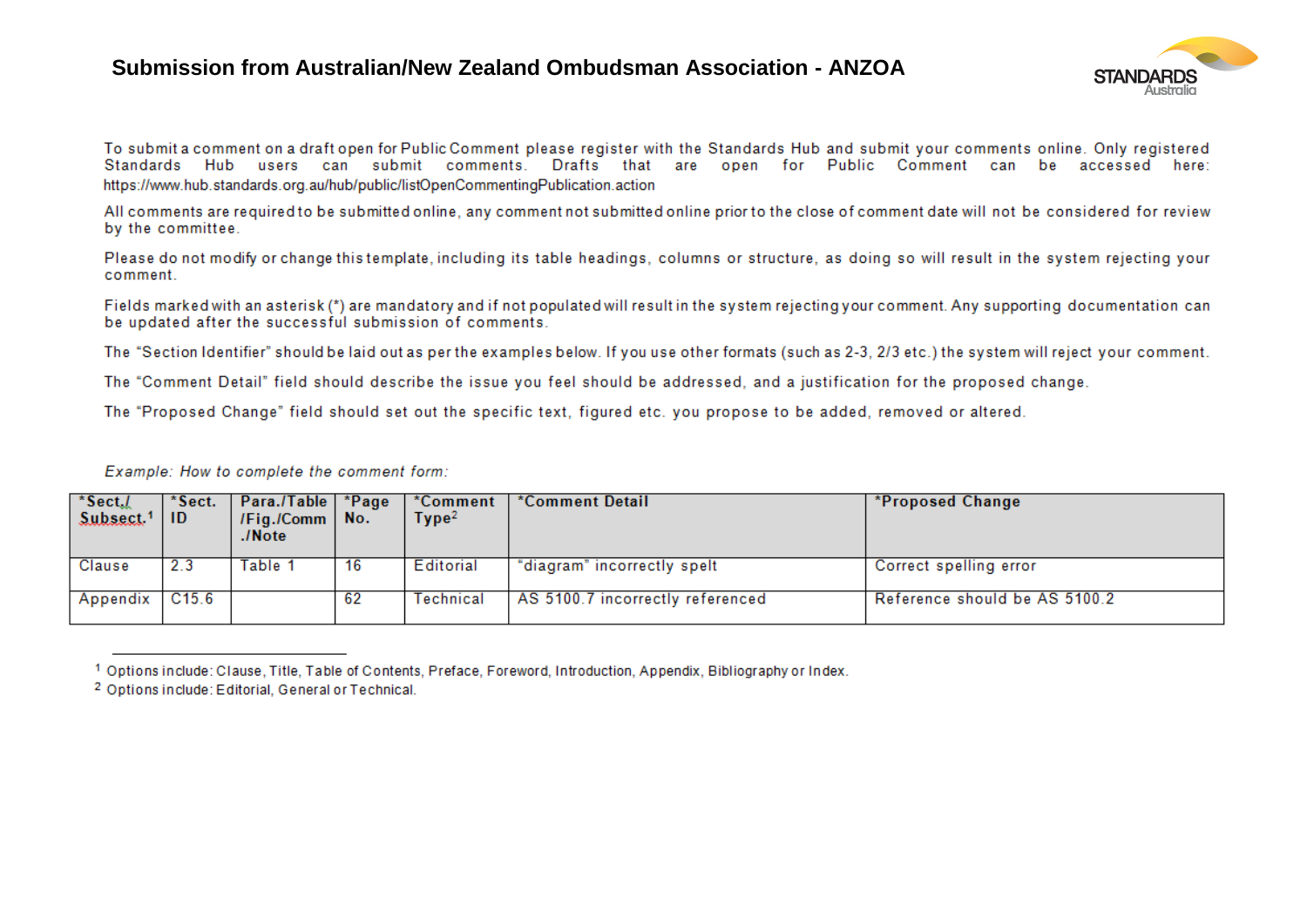

| *Section <sup>1</sup> | *Section<br><b>Identifier</b> | Paragraph/<br>table/ figure/<br>commentary/<br>note | *Comment Type <sup>2</sup> | *Page<br><b>No</b> | *Comment Detail                                                                                                                                                                                                                                                                                           | *Proposed Change                                                                                                                                                                                                                                                    |
|-----------------------|-------------------------------|-----------------------------------------------------|----------------------------|--------------------|-----------------------------------------------------------------------------------------------------------------------------------------------------------------------------------------------------------------------------------------------------------------------------------------------------------|---------------------------------------------------------------------------------------------------------------------------------------------------------------------------------------------------------------------------------------------------------------------|
| General<br>comment    | None                          |                                                     | General                    | $\mathbf 0$        | There are references to complaint-handling;<br>complaint handling; complaints handling and<br>complaints-handling system; complaint handling<br>system and complaints-handling manager and<br>complaint-handling manager and complaint<br>handling manager. Suggest consistent reference<br>and spelling. | Ensure consistent references and spelling                                                                                                                                                                                                                           |
| General<br>comment    | None                          |                                                     | General                    | 0                  | ANZOA notes although the draft AS ISO 10002 is  <br>a very lengthy document, it is easy to read and<br>use.                                                                                                                                                                                               | No action required                                                                                                                                                                                                                                                  |
| Foreword              | Foreword                      | (g)                                                 | Technical                  | 4                  | Add additional reason                                                                                                                                                                                                                                                                                     | Add additional reason<br>Implementation of the guidance set out in this<br>Standard can:<br>"(g) result in the attraction of consumers because<br>of the positive reputation that the organization is<br>mature and open to receiving and acting on<br>complaints." |
| Clause                | 4                             | 4.1                                                 | Technical                  | 6                  | Definition of complainant<br>"complainant" suggests that a representative of a<br>person or organisation can be referred to as the<br>"complainant" when they make a complaint.                                                                                                                           | Replace wording with:<br>The draft wording of the definition of "Person or organisation making a complaint<br>(including clients, consumers, service users,<br>customers, etc.) whether directly or through a<br>representative."                                   |

 1 Options include: Clause, Title, Table of Contents, Preface, Foreword, Introduction, Appendix, Bibliography or Index. 2 Options include: Editorial, General or Technical.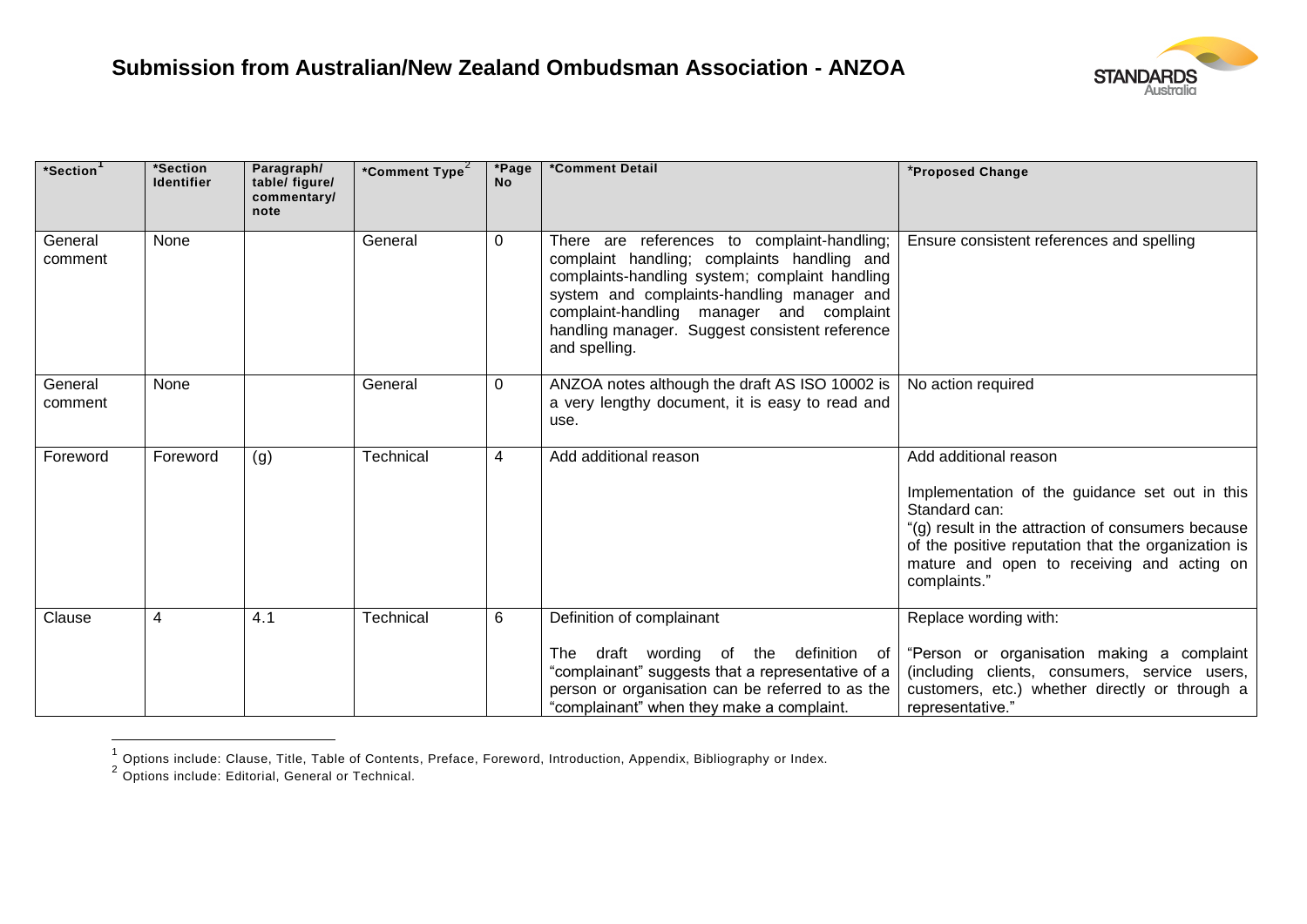

| *Section | *Section<br><b>Identifier</b> | Paragraph/<br>table/ figure/<br>commentary/<br>note | *Comment Type <sup>2</sup> | *Page<br><b>No</b> | *Comment Detail                                                                                                                                                                                                                                                                                                                                                                                                                                                                                                                                                  | *Proposed Change                                                                                                       |
|----------|-------------------------------|-----------------------------------------------------|----------------------------|--------------------|------------------------------------------------------------------------------------------------------------------------------------------------------------------------------------------------------------------------------------------------------------------------------------------------------------------------------------------------------------------------------------------------------------------------------------------------------------------------------------------------------------------------------------------------------------------|------------------------------------------------------------------------------------------------------------------------|
|          |                               |                                                     |                            |                    | The current Standard (AS ISO 10002-2006)<br>defines "complainant" as "person, organisation or<br>its representative, making a complaint". This<br>wording is preferred to the wording in the Draft<br>Standard, as it makes it clear that the<br>"representative" is a representative of an<br>organisation, and not of a person.<br>In addition, the list of people or organisations that<br>might be complainants, "including clients,<br>consumers, service users, customers, etc.",<br>currently appears to clarify the meaning of<br>"representative" only. |                                                                                                                        |
| Clause   | 4                             | 4.6                                                 | Technical                  | 6                  | <b>Terms and Definitions</b><br>A definition of a 'dispute' needs to be included as<br>the word dispute is used throughout the draft<br>standard and is referenced as being something<br>different to a complaint under 5.4.3.                                                                                                                                                                                                                                                                                                                                   | Include a definition of 'dispute' that reflects what<br>is intended in 5.4.3.                                          |
| Clause   | 5                             | 5.1.1                                               | Technical                  | 6                  | Guiding Principles - additional comment<br>Throughout the document, there is little or no<br>emphasis on the responsibility organizations<br>have to 'raise awareness' people can make<br>complaints. It talks about 'enabling' complaints<br>which is different. It implies it is up to the<br>consumer to take the initiative. Recommend an<br>item relating to an organization promoting<br>knowledge about a complaints process be<br>included under 5 Guiding Principles                                                                                    | Add<br>"An organization will promote knowledge about<br>the existence of a complaints handling system to<br>consumers" |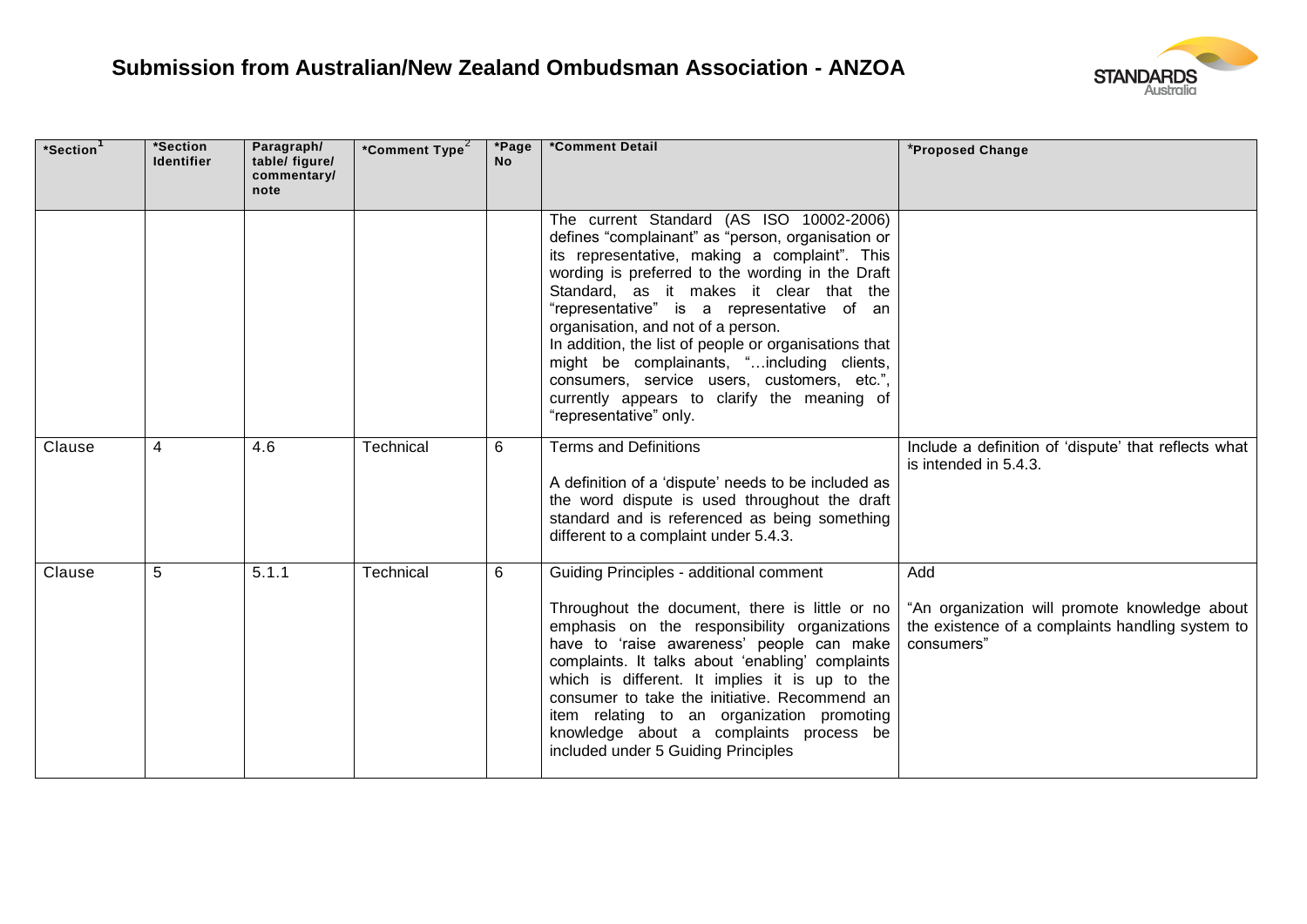

| *Section | *Section<br><b>Identifier</b> | Paragraph/<br>table/ figure/<br>commentary/<br>note | *Comment Type <sup>2</sup> | *Page<br><b>No</b> | *Comment Detail                                                                                                              | *Proposed Change                                                                                                                                                                                                                                                                                                                                                |
|----------|-------------------------------|-----------------------------------------------------|----------------------------|--------------------|------------------------------------------------------------------------------------------------------------------------------|-----------------------------------------------------------------------------------------------------------------------------------------------------------------------------------------------------------------------------------------------------------------------------------------------------------------------------------------------------------------|
| Clause   | 5.1.4                         | 1st Par, $1st$<br>line                              | Technical                  | 6                  | Wording to make the sentence clearer                                                                                         | Recommend rewording the first sentence to<br>state:<br>"The organization should ensure the complaint<br>handling system is accessible and easy to use<br>for everyone."                                                                                                                                                                                         |
| Clause   | 5.1.4                         |                                                     | Technical                  | 6                  | Add wording to ensure organization recognises a<br>complaint.                                                                | Add<br>"The organization should ensure it can recognize<br>an expression of dissatisfaction even where the<br>word 'complaint' has not explicitly been used,<br>and refer the person expressing dissatisfaction to<br>its complaint handling department in a timely<br>manner."                                                                                 |
| Clause   | 5.2.2                         |                                                     | Technical                  | $\overline{7}$     | Add wording to clarify what the position of the<br>parties are while the complaint is in the<br>complaints handling process. | Add wording to 5.2.2 - Objectivity and Fairness<br>"When a complaint is being investigated, is<br>awaiting investigation or is being considered by<br>an EDR body, the position of the parties should<br>be preserved (for example, a debt should be<br>quarantined or an administrative action withheld)<br>until the dispute resolution process is complete." |
|          |                               |                                                     |                            |                    | Clarify the role of who can consider the complaint                                                                           | Amend wording to 5.2.2<br>Delete<br>"The organization's complaint handling system<br>should provide avenues for review ofpeople<br>other than the original decision maker."                                                                                                                                                                                     |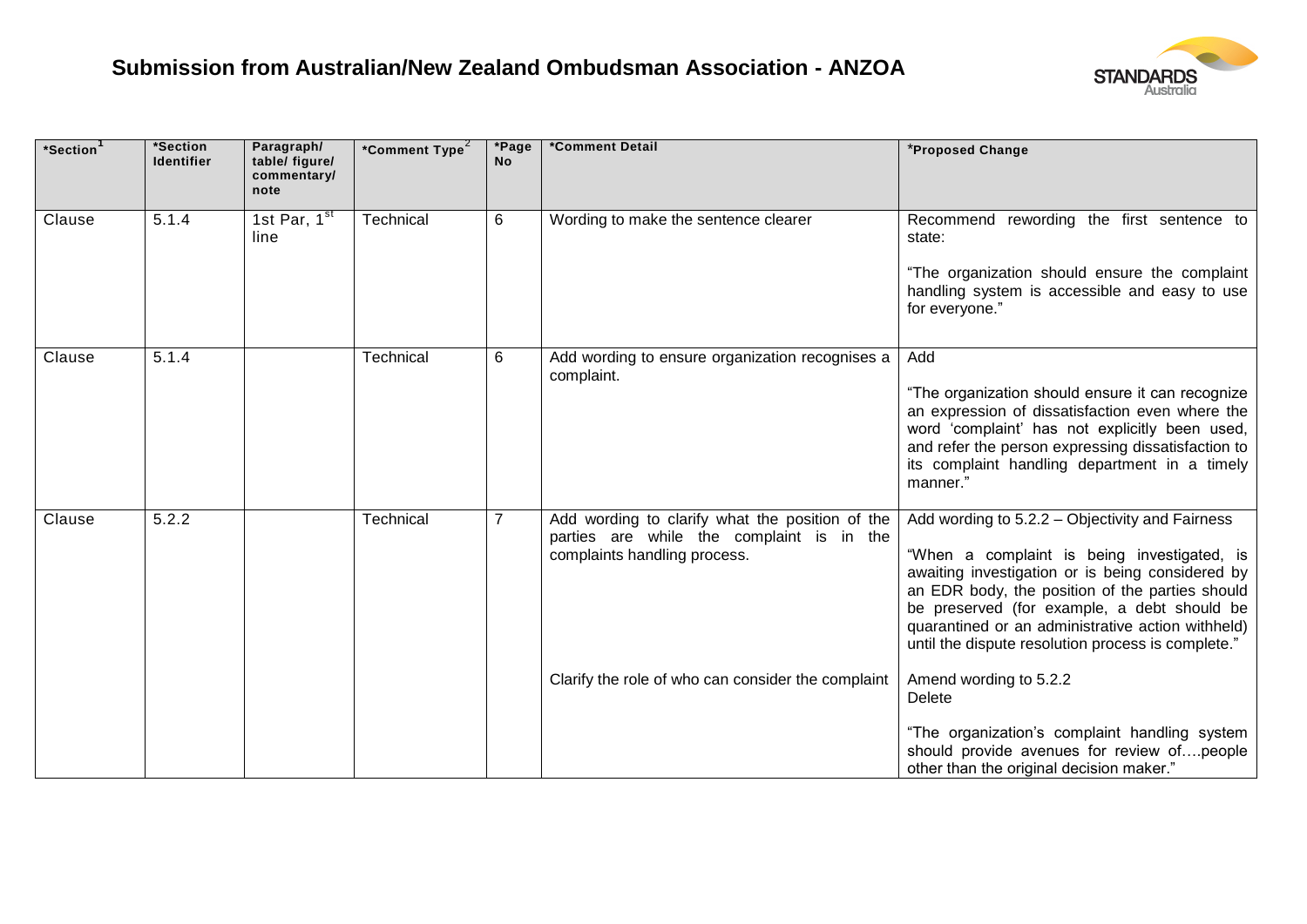

| *Section | *Section<br><b>Identifier</b> | Paragraph/<br>table/ figure/<br>commentary/<br>note | *Comment Type <sup>2</sup> | *Page<br><b>No</b> | *Comment Detail                                                                                                                                                                                                                                                                                                                                                                                                                                                                                                                                             | *Proposed Change                                                                                                                                                                                                                                                                                                                    |
|----------|-------------------------------|-----------------------------------------------------|----------------------------|--------------------|-------------------------------------------------------------------------------------------------------------------------------------------------------------------------------------------------------------------------------------------------------------------------------------------------------------------------------------------------------------------------------------------------------------------------------------------------------------------------------------------------------------------------------------------------------------|-------------------------------------------------------------------------------------------------------------------------------------------------------------------------------------------------------------------------------------------------------------------------------------------------------------------------------------|
|          |                               |                                                     |                            |                    |                                                                                                                                                                                                                                                                                                                                                                                                                                                                                                                                                             | Insert<br>"Conflicting interests should not interfere with, or<br>be perceived to interfere with the handling and<br>resolution of complaints. For example, the<br>organization's complaint handling system should<br>provide avenues for review of the complaint<br>outcome are people other than the original<br>decision maker." |
| Clause   | 5.2.5                         |                                                     | Technical                  | $\overline{7}$     | The reference to front line staff is unclear. Does<br>the organization need to communicate with its<br>front line staff or are front line staff meant to<br>communicate explanations for policies etc to<br>people who contact the organization.                                                                                                                                                                                                                                                                                                            | Clause should be redrafted to ensure its intention<br>is clear.                                                                                                                                                                                                                                                                     |
| Clause   | 6.1                           |                                                     | Technical<br>Technical     | 8                  | 6 Complaint Handling Framework (additional<br>comment)<br>Recommend there be something about telling<br>people complaining the 'whole complaint<br>process' from the outset, i.e. if not resolved there<br>is an external body they can complain to and<br>what that process is (if applicable external body).<br>Many organizations are 'reluctant' to tell people<br>complaining they may be able to go to an<br>independent body if not resolved.<br>Clause<br>6.3.1(e) talks about awareness 'throughout the<br>organization' but not about externally. | "The organization should ensure complainants<br>are aware of the entire complaints handling<br>process, including whether there is an external<br>body the complainant can go to if the complaint<br>remains unresolved internally."                                                                                                |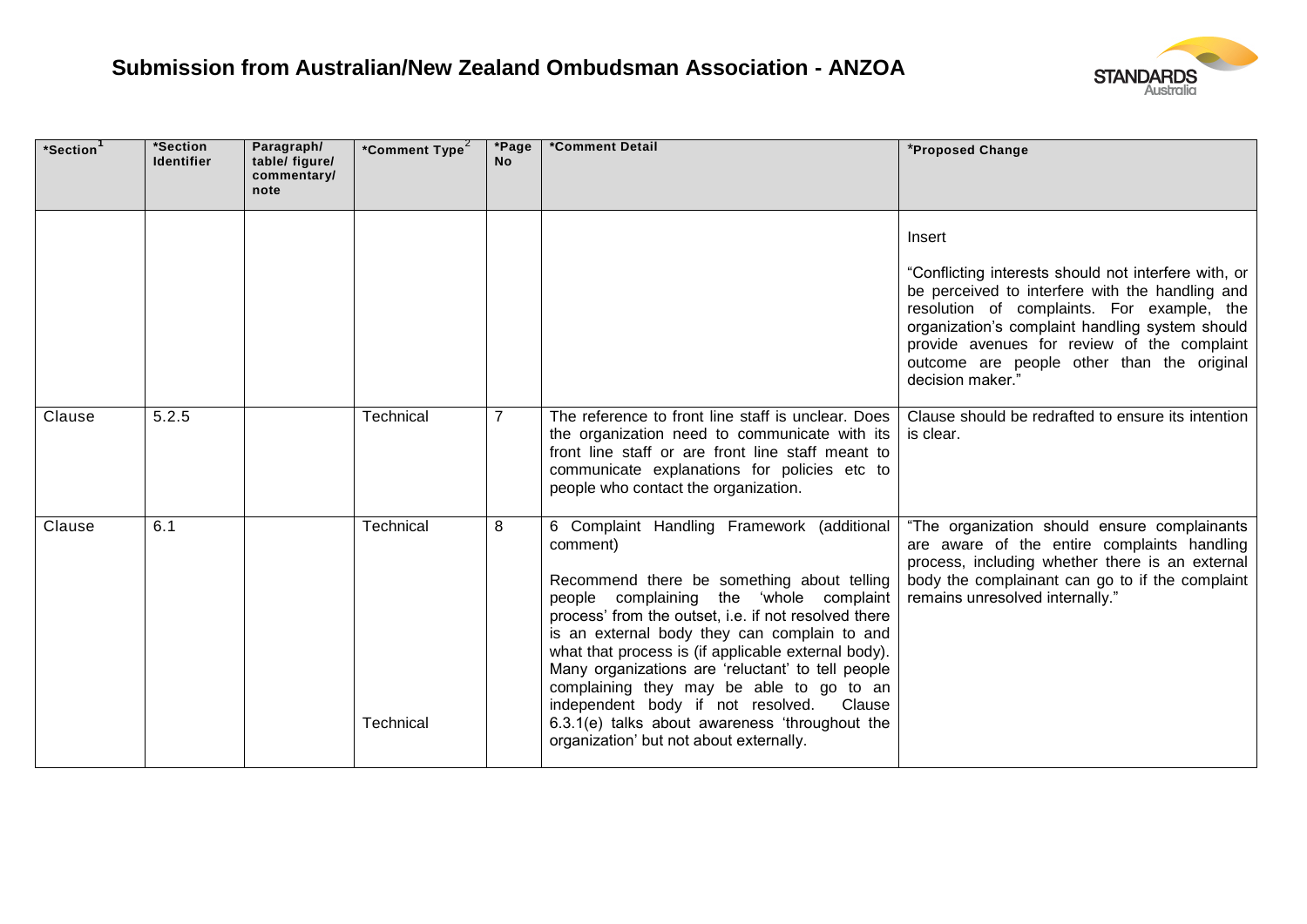

| *Section <sup>1</sup> | *Section<br><b>Identifier</b> | Paragraph/<br>table/ figure/<br>commentary/<br>note | *Comment Type <sup>2</sup> | *Page<br><b>No</b> | *Comment Detail                                                                                                                                                                                                                                                                              | *Proposed Change                                                                                                                                            |
|-----------------------|-------------------------------|-----------------------------------------------------|----------------------------|--------------------|----------------------------------------------------------------------------------------------------------------------------------------------------------------------------------------------------------------------------------------------------------------------------------------------|-------------------------------------------------------------------------------------------------------------------------------------------------------------|
| Clause                | 6.1                           |                                                     |                            | 8                  | There does not seem to be an overarching<br>principle of assisting those having difficulty<br>making a complaint - vulnerable, disabled,<br>language, cultural barriers etc. It is picked up<br>later on in the document (8.2 and Appendix B)<br>but we suggest something in 6 specifically. | "The organization will provide assistance for<br>those people who have difficulty making a<br>complaint or who have special needs."                         |
| Clause                | 6.3.1                         |                                                     | Technical                  | 9                  | Recommend the list be reordered into a logical<br>sequence from beginning to end so it can be<br>used as an effective checklist.                                                                                                                                                             | Reorder as follows:<br>(b)<br>1.<br>2.<br>(c)<br>(d)<br>3.<br>(g)<br>4.<br>(a)<br>5.<br>(e)<br>6.<br>(f)<br>7.<br>(j)<br>8.<br>(h)<br>9.<br>10. $(i)$       |
| Clause                | 6.3.1                         | (f)                                                 | Technical                  | 9                  | Recommend redrafting 7(f) to make it clearer.                                                                                                                                                                                                                                                | "Ensuring information about the complaint-<br>handling policy is easily accessible, and<br>communicated to the public in an easy to<br>understand manner. " |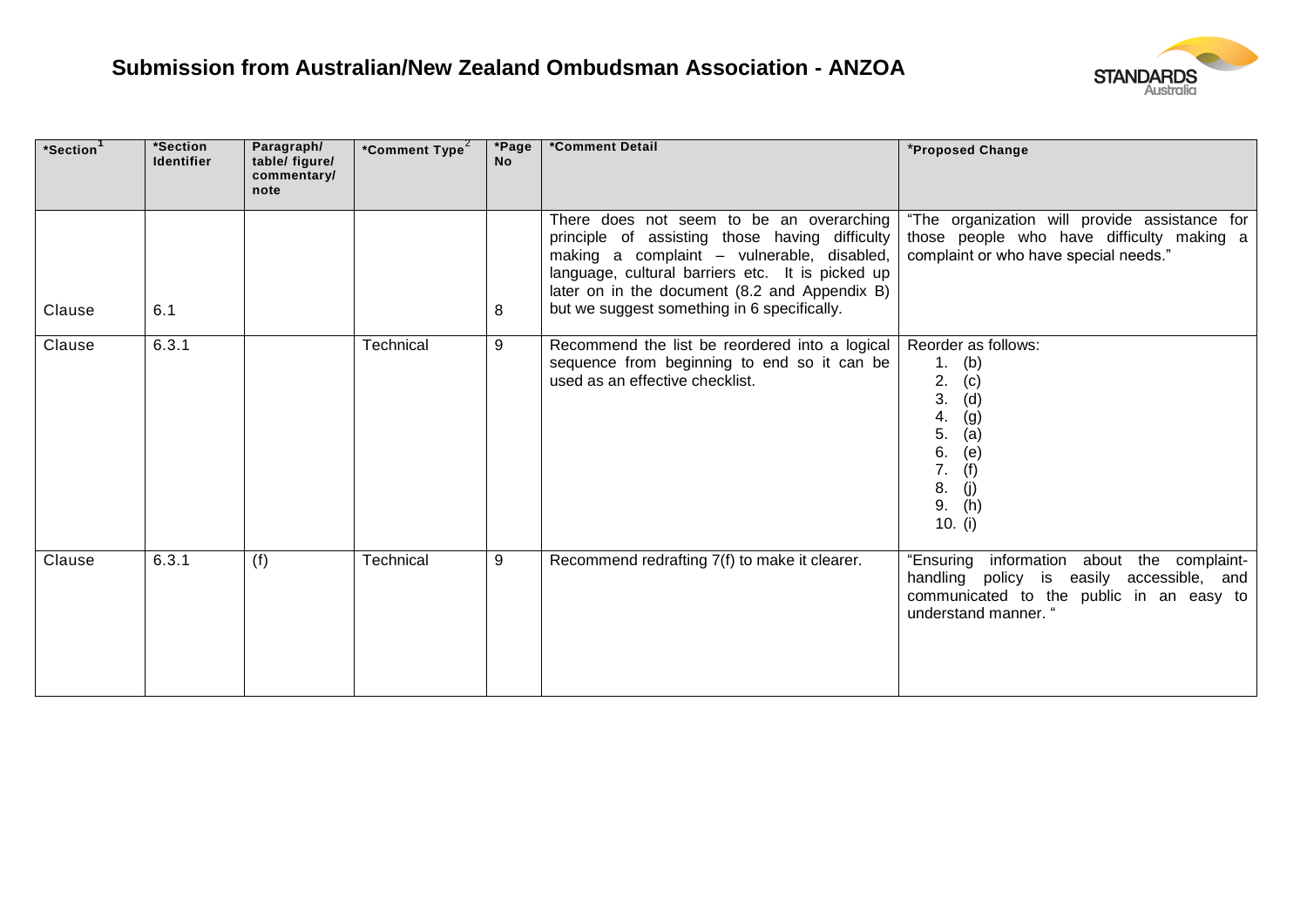

| *Section | *Section<br><b>Identifier</b> | Paragraph/<br>table/ figure/<br>commentary/<br>note | *Comment Type <sup>2</sup> | *Page<br><b>No</b> | *Comment Detail                                                                                                                    | *Proposed Change                                                                                                                                                                                                                                           |
|----------|-------------------------------|-----------------------------------------------------|----------------------------|--------------------|------------------------------------------------------------------------------------------------------------------------------------|------------------------------------------------------------------------------------------------------------------------------------------------------------------------------------------------------------------------------------------------------------|
| Clause   | 6.3.2                         |                                                     | Technical                  | 9                  | Clarification required.                                                                                                            | 6.3.2 Manager responsible for complaint handling<br>(e) (iii) the reference to provision of adequate<br>documentation is unclear.<br>What documentation is it referring to and who is it<br>to be provided to? Recommend this be clarified.                |
|          |                               |                                                     |                            |                    | Addition to 6.3.2 (f)                                                                                                              | Add to 6.3.2 (f)<br>"Implementing internal and external escalation<br>procedures for unresolved complaints/disputes."                                                                                                                                      |
| Clause   | 6.3.3                         |                                                     | Technical                  | 10                 | 6.3.3 Operational Managers<br>(h) what is a complaint event?                                                                       | Recommend this be defined or rephrased to say<br>a "complaint" so it is easier to understand the<br>requirements.                                                                                                                                          |
| Clause   | 6.4                           | (d)                                                 | Technical                  | 10                 | 6.4 Staff awareness<br>(d) recommend this clause be redrafted:                                                                     | report and refer material or persistent<br>"(d)<br>complaints which have, or have the potential to<br>have, a significant impact on the service user or<br>in accordance<br>organization,<br>with<br>the<br>organization's complaints handling procedure." |
| Clause   | 7.1                           |                                                     | Technical                  | 11                 | 7.1 System<br>The reference 'is reasonably perceived to be fair'<br>is a complex statement. Recommend this clause<br>be redrafted. | "The organization should plan and design an<br>effective and efficient complaint handling system<br>that is fair and is seen to be fair."                                                                                                                  |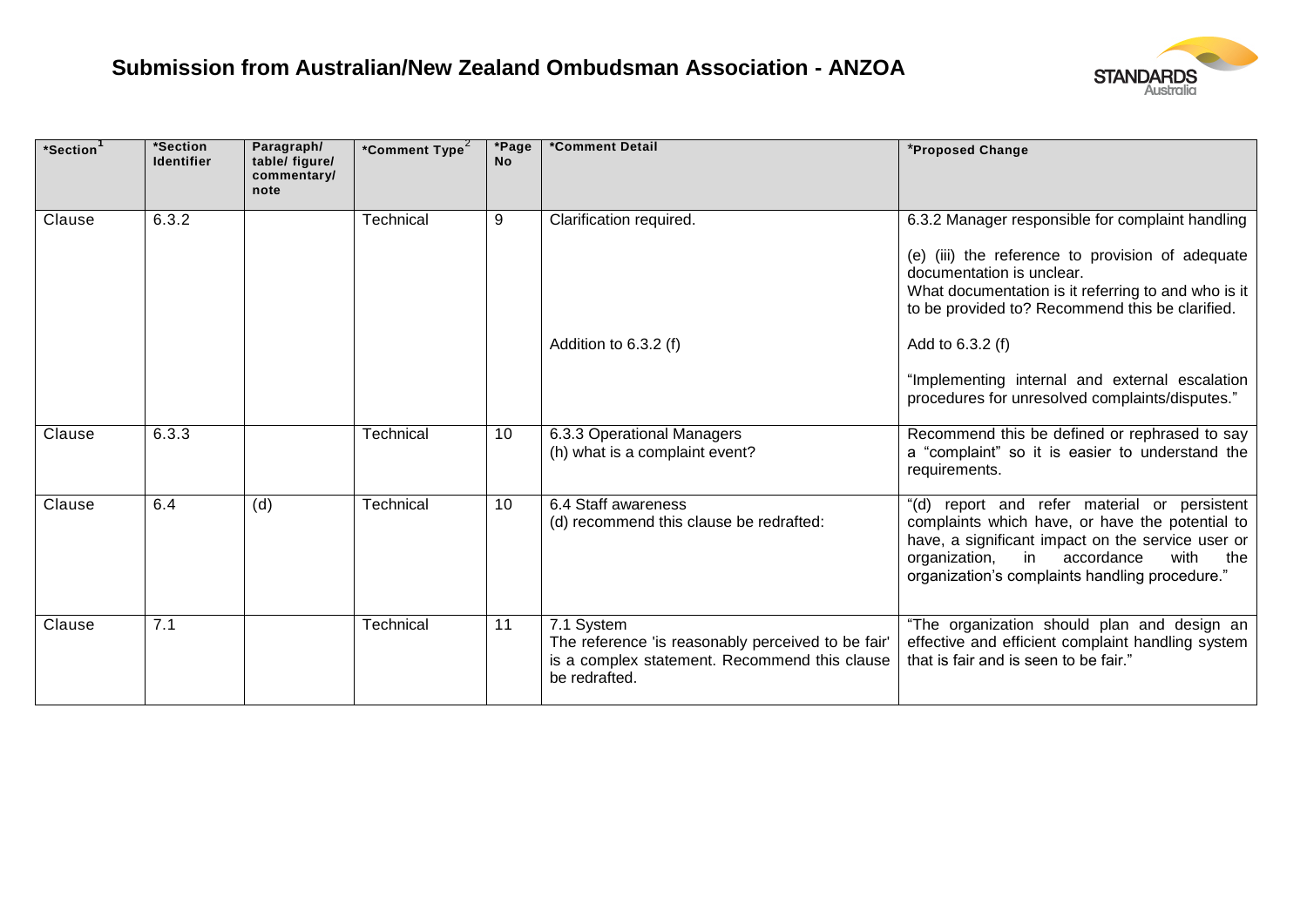

| *Section <sup>1</sup> | *Section<br><b>Identifier</b> | Paragraph/<br>table/ figure/<br>commentary/<br>note | *Comment Type <sup>2</sup> | *Page<br><b>No</b> | *Comment Detail                                                                                                                                                                                                                                                                                                                                                                                                                                                                                                                                                                                                                                                                                                                                                                                                                                                                                                                                                                                                                                                                                                                                 | *Proposed Change                                                                                                                                                                                                                                                                                     |
|-----------------------|-------------------------------|-----------------------------------------------------|----------------------------|--------------------|-------------------------------------------------------------------------------------------------------------------------------------------------------------------------------------------------------------------------------------------------------------------------------------------------------------------------------------------------------------------------------------------------------------------------------------------------------------------------------------------------------------------------------------------------------------------------------------------------------------------------------------------------------------------------------------------------------------------------------------------------------------------------------------------------------------------------------------------------------------------------------------------------------------------------------------------------------------------------------------------------------------------------------------------------------------------------------------------------------------------------------------------------|------------------------------------------------------------------------------------------------------------------------------------------------------------------------------------------------------------------------------------------------------------------------------------------------------|
| Clause                | 7.2                           |                                                     | Technical                  | 11                 | This subsection provides a brief description of<br>the three different levels of review and refers the<br>reader to Appendix H for further details.<br>Level one is resolution by frontline staff, as<br>described in the first sentence of paragraph two.<br>Level two is described in the first half of the<br>second sentence in paragraph two as<br>"Dissatisfied complainants should have the<br>option of making a complaint to<br>the<br>organisation'<br>It appears the intention of this passage is to<br>make it clear that complainants who are<br>dissatisfied with how frontline staff have<br>addressed their complaint should have the option<br>of making a formal complaint to the organisation.<br>The complaint will be dealt with by a higher-level<br>/ non-frontline staff member according to the<br>organisation's complaint handling policy.<br>The words "the option of making a complaint"<br>potentially creates confusion, as it may be read<br>to mean that the expression of dissatisfaction to<br>front line staff is not a complaint. Alternative<br>wording to avoid any such confusion is proposed<br>below. | Replace wording with:<br>"Complainants who are dissatisfied with how<br>frontline staff have addressed their complaint<br>should have the option of seeking a further<br>internal review and if still dissatisfied to seek a<br>review by an appropriate external complaint-<br>handling mechanism." |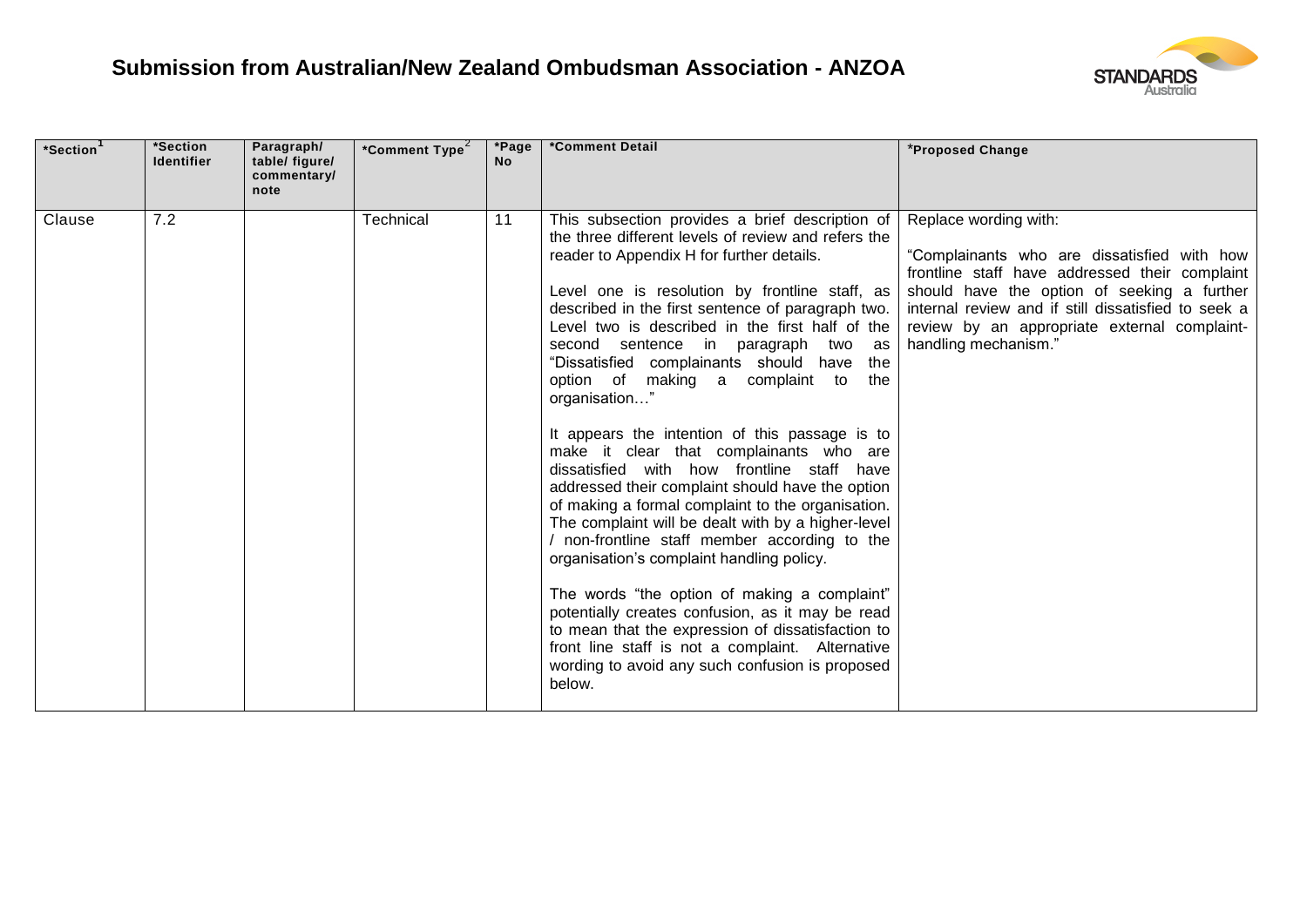

| *Section <sup>1</sup> | *Section<br><b>Identifier</b> | Paragraph/<br>table/ figure/<br>commentary/<br>note | *Comment Type <sup>2</sup> | *Page<br><b>No</b> | *Comment Detail                                                                                                                                                                                                               | *Proposed Change                                                                                                                                                                                        |
|-----------------------|-------------------------------|-----------------------------------------------------|----------------------------|--------------------|-------------------------------------------------------------------------------------------------------------------------------------------------------------------------------------------------------------------------------|---------------------------------------------------------------------------------------------------------------------------------------------------------------------------------------------------------|
| Clause                | 7.4                           | (a)                                                 | Technical                  | 11                 | Resources                                                                                                                                                                                                                     | Add:                                                                                                                                                                                                    |
|                       |                               |                                                     |                            |                    | Recommend the following be added to (a):                                                                                                                                                                                      | (a)  against the number and nature of<br>complaints received and resolved;                                                                                                                              |
| Clause                | 7.5                           |                                                     | Technical                  | 11                 | public<br>with<br>relations/media<br>7.5<br>Integration<br>activities<br>The purpose of this clause is not clear in the<br>current drafting.                                                                                  | Recommend redrafting to ensure the purpose<br>and intended benefit of integration is made clear<br>for organizations trying to comply with the<br>standard.                                             |
| Clause                | 8.7.4                         |                                                     | Technical                  | 13                 | Requires an additional comment.                                                                                                                                                                                               | Recommend information about an organization's<br>responsibility to advise a person complaining<br>what external processes are available if the<br>complaint remains unresolved, perhaps under<br>8.7.4. |
| Clause                | 8.3                           |                                                     | Technical                  | 12                 | 8.3 Early Resolution<br>Recommend the reference to assessing whether<br>a complaint resolved via early resolution should<br>be recorded as clause 8.4 appears to make it<br>clear when a record must be made.                 | Remove reference to making an assessment<br>whether a complaint resolved via early resolution<br>should be recorded.                                                                                    |
|                       |                               |                                                     |                            |                    | Alternatively, greater guidance<br>complaints should be recorded should be<br>included under the early resolution section,<br>including the benefits that recording these<br>complaints can bring - internal analysis of what | on when   Provide greater guidance on when complaints<br>should be recorded in the early resolution<br>section.                                                                                         |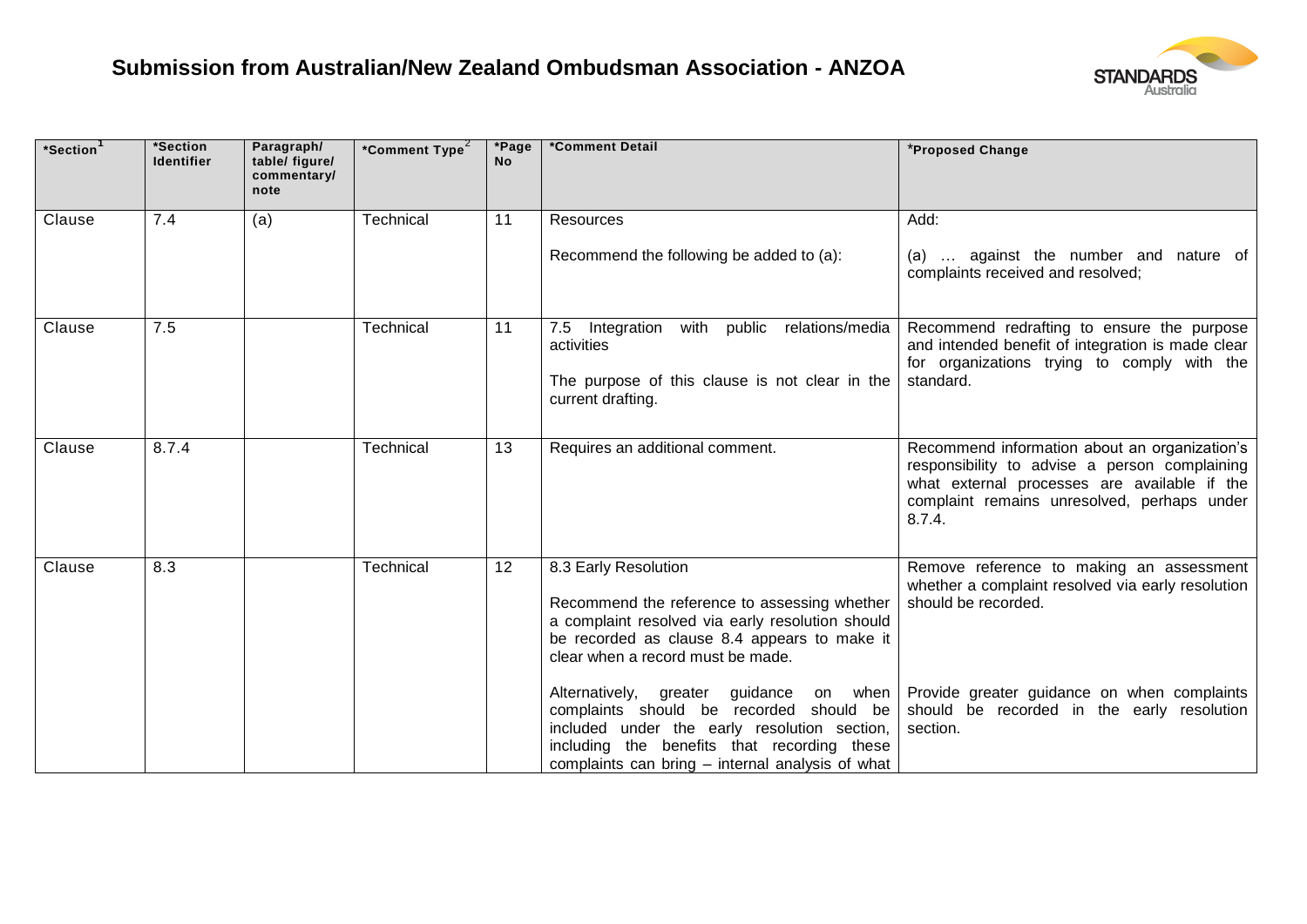

| *Section | *Section<br><b>Identifier</b> | Paragraph/<br>table/ figure/<br>commentary/<br>note | *Comment Type <sup>2</sup> | *Page<br><b>No</b> | *Comment Detail                                                                                                                                                                                                                                                             | *Proposed Change                                                                                                                                                                                                                  |
|----------|-------------------------------|-----------------------------------------------------|----------------------------|--------------------|-----------------------------------------------------------------------------------------------------------------------------------------------------------------------------------------------------------------------------------------------------------------------------|-----------------------------------------------------------------------------------------------------------------------------------------------------------------------------------------------------------------------------------|
|          |                               |                                                     |                            |                    | resolves complaints early and what prevents<br>escalation through the<br>internal<br>dispute<br>resolution/external dispute resolution process.                                                                                                                             |                                                                                                                                                                                                                                   |
| Clause   | 8.4                           |                                                     | Technical                  | 12                 | 8.4 Receipt of complaint<br>Recommend that greater clarity be provided<br>about keeping a separate case file and complaint<br>file $-$ so that the many organizations that do not<br>hold case files understand this reference.<br>Recommend adding at the top of the list: | Explain the meaning of case file and complaint<br>file.<br>"The record of complaint should identify the<br>issue(s) complained about"                                                                                             |
| Clause   | 8.7.1                         |                                                     | Technical                  | 13                 | Add as need to ensure consideration is given as<br>to who needs to be involved in the complaints<br>handling process.                                                                                                                                                       | Add<br>"(g) what parties need to be involved (ie such as<br>another company)"                                                                                                                                                     |
| Clause   | 8.7.2 and<br>8.7.3            |                                                     | Technical                  | 13                 | 8.7.2 and 8.7.3 (additional comments)<br>There is no mention of 'investigating<br>the I<br>complaint'. There is the problem if an<br>organization only 'considers' the complaint, does<br>that suggest they only consider what the person<br>making the complaint says.     | Complainants do not 'always know what they do<br>not know'. Does the organization have a<br>responsibility to consider/investigate<br>beyond<br>what the complainant may or may not know?<br>(see current standard at clause 7.7) |
|          |                               |                                                     |                            |                    | While the draft provides for a wide range of<br>options for resolution, there is nothing in the draft<br>which requires resolutions to be tailored to the                                                                                                                   | Have an addition to either 8.7.3 or Appendix J.<br>See comments in Appendix J.                                                                                                                                                    |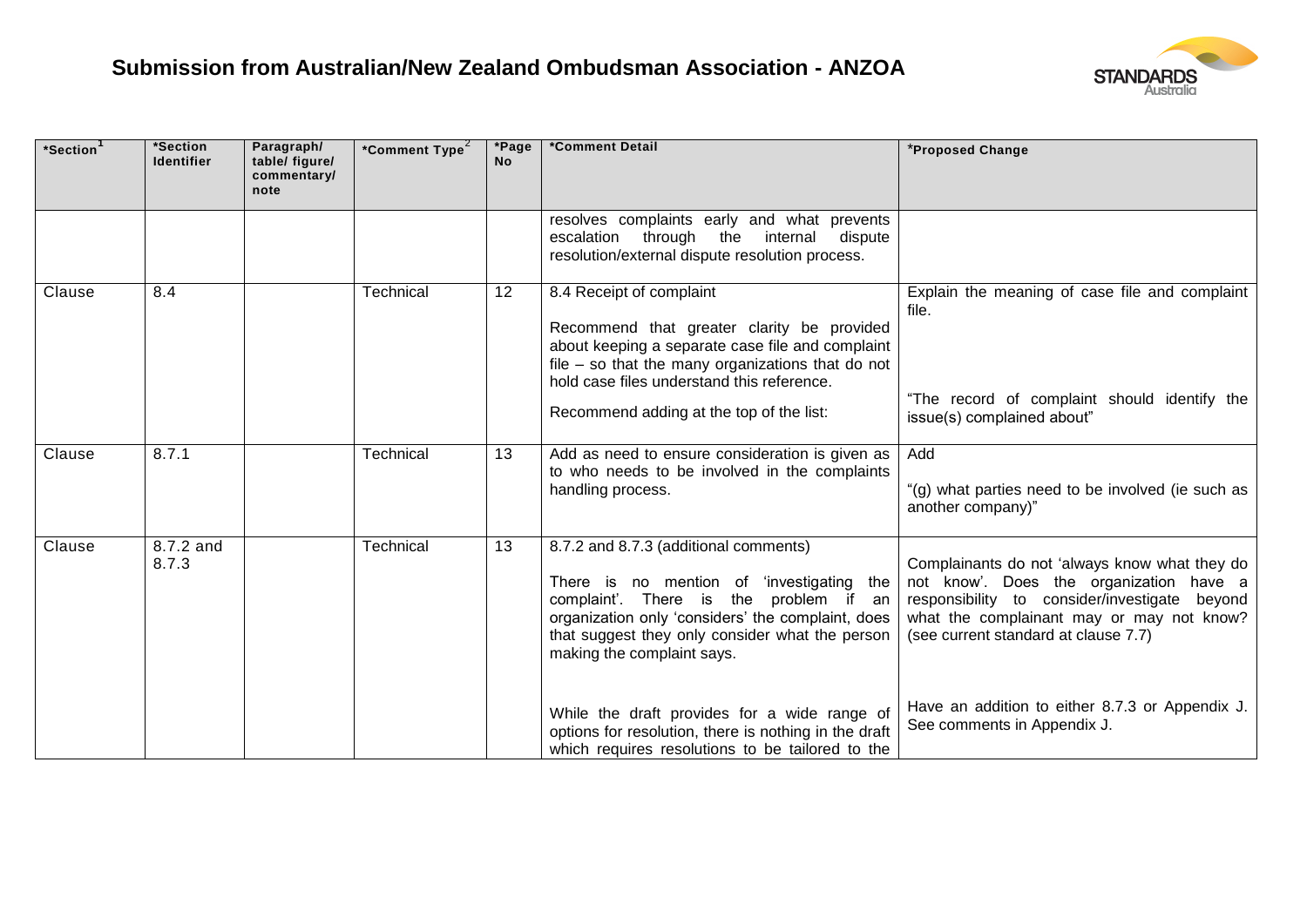

| *Section | *Section<br><b>Identifier</b> | Paragraph/<br>table/ figure/<br>commentary/<br>note | *Comment Type <sup>2</sup> | *Page<br><b>No</b> | *Comment Detail                                                                                                                                                                                                                                           | *Proposed Change                                                                                                                                                                                                                                                                 |
|----------|-------------------------------|-----------------------------------------------------|----------------------------|--------------------|-----------------------------------------------------------------------------------------------------------------------------------------------------------------------------------------------------------------------------------------------------------|----------------------------------------------------------------------------------------------------------------------------------------------------------------------------------------------------------------------------------------------------------------------------------|
|          |                               |                                                     |                            |                    | root cause of each individual complaint.                                                                                                                                                                                                                  |                                                                                                                                                                                                                                                                                  |
| Clause   | 8.7.4                         |                                                     | Technical                  | 13                 | 8.7.4 Communicating with the complainant                                                                                                                                                                                                                  | The intentions of 7.7 in the current Standard<br>should be incorporated into the draft Standard.                                                                                                                                                                                 |
|          |                               |                                                     |                            |                    | The current Standard at clause 7.7 outlines that a<br>response to a complaint must be provided<br>following an appropriate investigation and if this<br>response does not resolve the complaint, action<br>be taken to ensure it is effectively resolved. |                                                                                                                                                                                                                                                                                  |
|          |                               |                                                     |                            |                    | The draft Standard no longer includes this and<br>organizations are now only required to advise the<br>consumer of the 'outcome(s) of the complaint'.                                                                                                     |                                                                                                                                                                                                                                                                                  |
|          |                               |                                                     |                            |                    | By removing this step in the complaint process it<br>effectively removes the requirement for<br>organization to engage complainants in the<br>resolution process - which is vital to reaching<br>effective outcomes.                                      |                                                                                                                                                                                                                                                                                  |
| Clause   | 8.8                           |                                                     | Technical                  | 14                 | Addition to wording of clause to specify the<br>information to be included and prevent any<br>misunderstanding about the outcome.                                                                                                                         | 8.8 Closing the complaint, review and record<br>keeping<br>Amended wording                                                                                                                                                                                                       |
|          |                               |                                                     |                            |                    |                                                                                                                                                                                                                                                           | " At the time of closing the complaint, a summary<br>of the steps taken to resolve the matter, including<br>any points of agreement, any promises made<br>and timeframes for those promises to be acted<br>upon, should be recorded to assist with further<br>review processes". |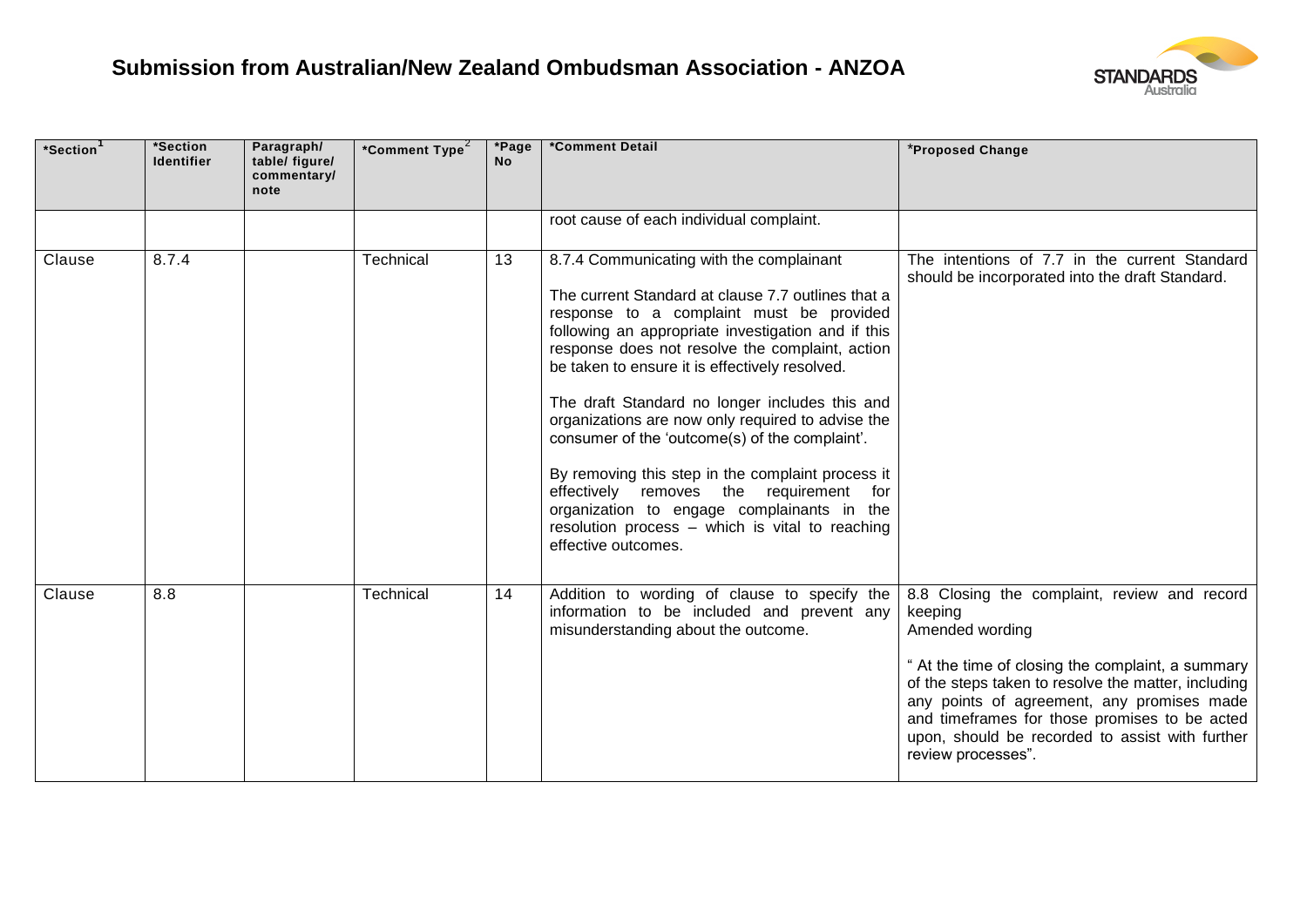

| *Section | *Section<br><b>Identifier</b> | Paragraph/<br>table/ figure/<br>commentary/<br>note | *Comment Type <sup>2</sup> | *Page<br><b>No</b> | *Comment Detail                                                                                                                                           | *Proposed Change                                                                                                                                                                                                                                      |
|----------|-------------------------------|-----------------------------------------------------|----------------------------|--------------------|-----------------------------------------------------------------------------------------------------------------------------------------------------------|-------------------------------------------------------------------------------------------------------------------------------------------------------------------------------------------------------------------------------------------------------|
| Clause   | 8.9                           |                                                     | Technical                  | 14                 | 8.9<br>Monitoring<br>implementation<br>of l<br>recommendations/remedies.<br>The draft text does not match the intention of the<br>heading of this clause. | Recommend redrafting to state:<br>'The organization should put in place systems to<br>ensure the implementation of outcome(s) are<br>properly monitored and appropriately reported to<br>the complaint-handling manager and/or senior<br>management'. |
| Clause   | 9.5                           |                                                     | Technical                  | 15                 | Amend word conformity to adherence as better<br>reflects the notion of an audit.                                                                          | 9.5 Auditing of the complaint-handling system<br>Recommend replacing the word 'conformity to'<br>with 'adherence to' i.e. adherence to the<br>complaint-handling procedure;                                                                           |
| Clause   | 9.6.2                         |                                                     | Technical                  | 16                 | Add parties who may be considered or affected<br>in making recommendations for improvements, to<br>ensure the organization looks beyond itself.           | Add to wording<br>" $(g)$ "<br>Recommendations<br>for<br>improvements,<br>including from consumers, stakeholders (internal<br>and external) or other bodies where appropriate"                                                                        |
| Appendix | A <sub>5</sub>                |                                                     | Technical                  | 17                 | 'promptly' to ensure the organizational<br>Add<br>remains focussed on the complaint in a timely<br>way.                                                   | Add to wording<br>"Acknowledge receipt of all complaints promptly if<br>they are not received in person (a phone call or<br>email may be sufficient) (see Clause 8.6)."                                                                               |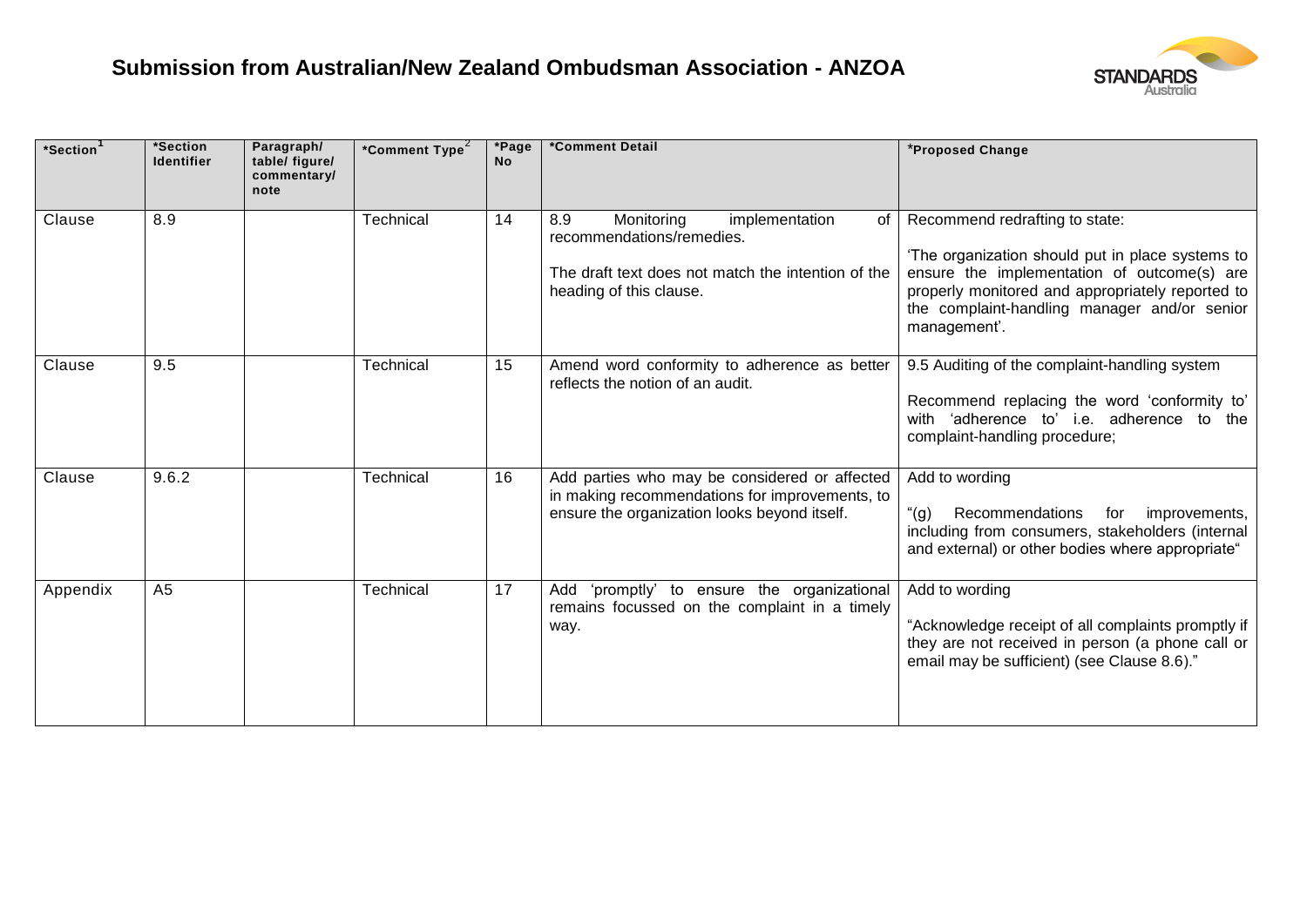

| *Section <sup>1</sup> | *Section<br><b>Identifier</b> | Paragraph/<br>table/ figure/<br>commentary/<br>note | *Comment Type <sup>2</sup> | *Page<br><b>No</b> | *Comment Detail                                                                                                                                                                                                                                                                                                                                                                                                                                                                     | *Proposed Change                                                                                                                                                                                                                                                                                                                                                                                                                                                                                                                                                                                                                 |
|-----------------------|-------------------------------|-----------------------------------------------------|----------------------------|--------------------|-------------------------------------------------------------------------------------------------------------------------------------------------------------------------------------------------------------------------------------------------------------------------------------------------------------------------------------------------------------------------------------------------------------------------------------------------------------------------------------|----------------------------------------------------------------------------------------------------------------------------------------------------------------------------------------------------------------------------------------------------------------------------------------------------------------------------------------------------------------------------------------------------------------------------------------------------------------------------------------------------------------------------------------------------------------------------------------------------------------------------------|
| Appendix              | A7                            |                                                     | Technical                  | 17                 | A7 Manage expectations<br>Currently this section only provides guidance for<br>small business on what to do if the action is likely<br>to satisfy the complainant.<br>Recommend including statement about what to<br>do if the action will not satisfy the complaint.                                                                                                                                                                                                               | Include the following statement:<br>"Give information to the complainant about what<br>you intend to do about the complaint, and<br>evaluate the complainant's response. Is it likely<br>the action will satisfy the complainant? If yes,<br>then move rapidly to take the action the<br>complainant reasonable expects, bearing in mind<br>the best practices within your industry (see<br>Clause 8.7) If not, and where additional review<br>or consideration of the complaint will be<br>undertaken, provide the complainant with clear<br>timeframes for when to expect a response, or<br>when to expect a progress report." |
| Appendix              | <b>B1</b>                     |                                                     | Technical                  | 19                 | Appendix B - Guidance on accessibility -<br><b>Additional comments</b><br>1. B1 - are we talking about accessibility to<br>products, system or services etc or are we talking<br>about accessibility to a complaints process. The<br>first sentence does not make sense. Should it be<br>directed to accessing the complaints process?<br>2. In B1, where should the responsibility for<br>raising awareness and advising people of an<br>organizations complaint-handling process? | 1. First sentence needs to be reworded.<br>2. Ensure the organizational makes people<br>aware there is a complaint-handling process<br>available.                                                                                                                                                                                                                                                                                                                                                                                                                                                                                |
|                       |                               |                                                     | Technical                  |                    | 3. Somewhere in the standard do we need to<br>remind an organization, people do not need to<br>use the word "complaint"? The organization has                                                                                                                                                                                                                                                                                                                                       | 3. A helpful tool for an organization is to ask<br>people "do you wish to make a complaint?" It<br>could be included in 5.1.4                                                                                                                                                                                                                                                                                                                                                                                                                                                                                                    |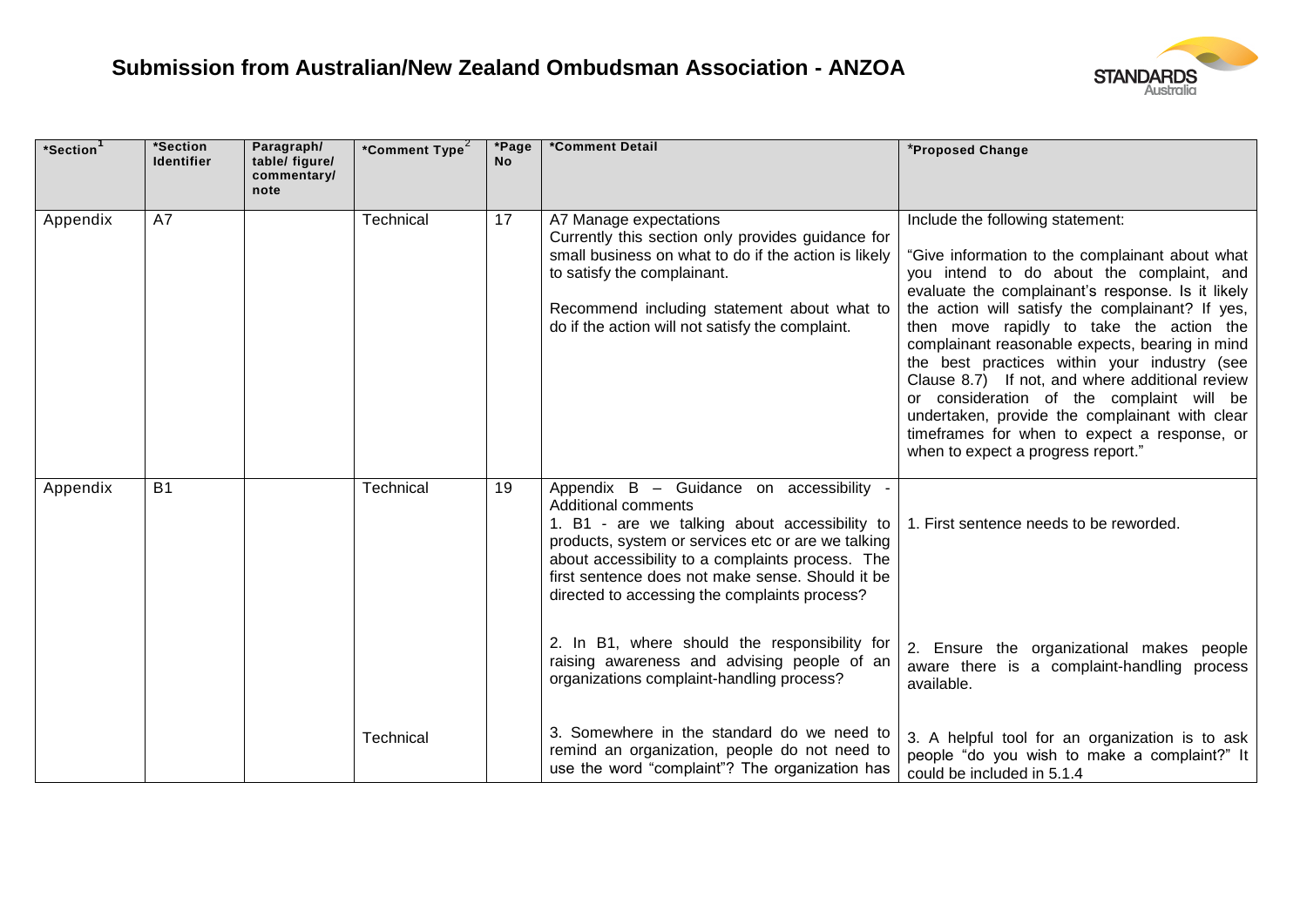

| *Section <sup>1</sup> | *Section<br><b>Identifier</b> | Paragraph/<br>table/ figure/<br>commentary/<br>note | *Comment Type <sup>2</sup> | *Page<br><b>No</b> | *Comment Detail                                                                                                                                                                                                                                                                                                                                                                                                                                                  | *Proposed Change                                                                            |
|-----------------------|-------------------------------|-----------------------------------------------------|----------------------------|--------------------|------------------------------------------------------------------------------------------------------------------------------------------------------------------------------------------------------------------------------------------------------------------------------------------------------------------------------------------------------------------------------------------------------------------------------------------------------------------|---------------------------------------------------------------------------------------------|
|                       |                               |                                                     |                            |                    | the responsibility to recognize the expression of<br>dissatisfaction.                                                                                                                                                                                                                                                                                                                                                                                            |                                                                                             |
| Appendix              | B <sub>3</sub>                | <b>B3</b> (ii)                                      |                            | 20                 | 4. Recommend that along with the suggestion for<br>using a TTY service for people with a hearing<br>impairment that a reference to services for<br>speech and hearing impairments such as the<br>Australian National Relay Service and New<br>Zealand Relay be included. These services offer<br>a greater number of options for people with<br>hearing and/or speech impairments and remove<br>the need for a business to obtain and maintain a<br>TTY service. | 4. Include reference to Australian National Relay<br>Service and New Zealand Relay.         |
| Appendix              | C <sub>1</sub>                |                                                     | Technical                  | 21                 | Appendix C - Data Collection<br>Recommend all references to customers be<br>changed to complainant to ensure consistency<br>throughout the Standard.                                                                                                                                                                                                                                                                                                             | Change wording throughout the standard from<br>'customer(s)' to 'complainant(s)'            |
| Appendix              | C3.1                          |                                                     | Technical                  | 21                 | C3.1 General<br>the<br>explanation<br>Recommend<br>for<br>what<br>quantitative data be moved from the end of the<br>section C3.1 to the start of C3.2                                                                                                                                                                                                                                                                                                            | Move the last paragraph in C3.1 to C3.2                                                     |
| Appendix              | C3.2                          |                                                     | Technical                  | 22                 | C3.2 Quantitative data<br>1. Recommend clarification of (c) Referral Source<br>be included, as it is not immediately apparent<br>what sort of data is being recommended to<br>collect here.                                                                                                                                                                                                                                                                      | 1. Reword (c)<br>"(c) How the complainant was referred to the<br>complaint handling system" |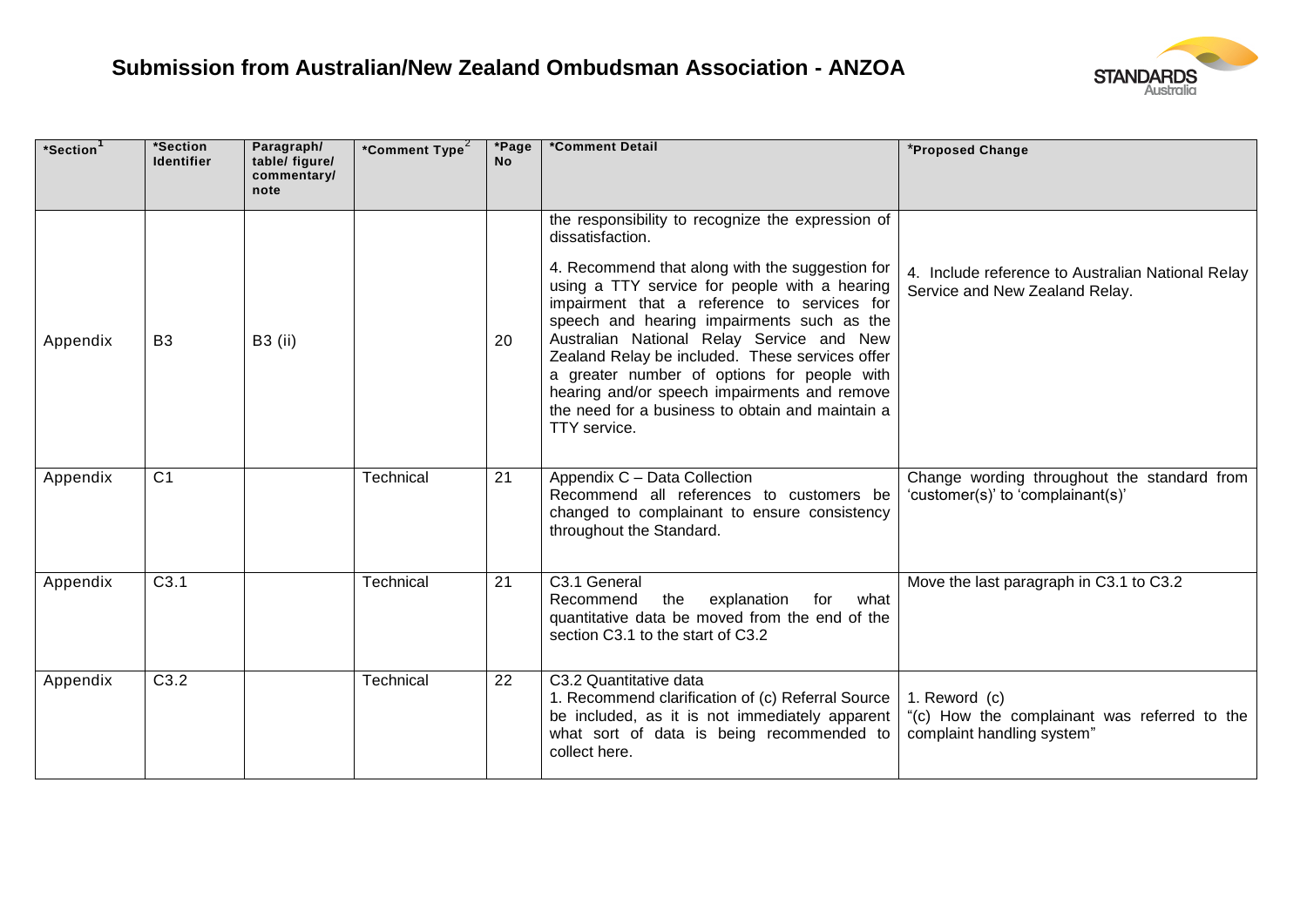

| *Section | *Section<br><b>Identifier</b> | Paragraph/<br>table/ figure/<br>commentary/<br>note | *Comment Type <sup>2</sup> | *Page<br><b>No</b> | *Comment Detail                                                                                                                                                                                                                                                                                                                                                                         | *Proposed Change                                                                                                                                    |
|----------|-------------------------------|-----------------------------------------------------|----------------------------|--------------------|-----------------------------------------------------------------------------------------------------------------------------------------------------------------------------------------------------------------------------------------------------------------------------------------------------------------------------------------------------------------------------------------|-----------------------------------------------------------------------------------------------------------------------------------------------------|
|          |                               |                                                     |                            |                    | 2. Recommend that the reference in (j) to the<br>customer's satisfaction with the outcome be<br>reworded to make it clear that a "satisfied" or<br>"dissatisfied" outcome is sufficient - rather than<br>the actual level of satisfaction as it is unlikely<br>collection of this data by an organization at the<br>finalisation of a complaint can be consider<br>"quantitative" data. | 2. Reword (j)<br>"(i) Whether the complaint is resolved to the<br>satisfaction of the complainant, or whether the<br>complainant is dissatisfied. " |
|          |                               |                                                     |                            |                    | question<br>whether<br>3.<br>This<br>raises<br>the<br>satisfaction/dissatisfaction is with the outcome of<br>complaint or the actual<br>process.<br>the<br>Complainants can be are dissatisfied with the<br>outcome (i.e. they did not get what they want) but<br>are very satisfied with the process.                                                                                  | 3. Add a new subclause to C3.2<br>"(k) The complainant's satisfaction with the<br>outcome and the process."                                         |
| Appendix | C <sub>4</sub>                |                                                     | Technical                  | 22<br>and<br>23    | C4 Step Three: Analysis<br>1. Recommend the reference to 'testing of<br>hypotheses' be reworded to make it more<br>accessible and more easily understandable.                                                                                                                                                                                                                           | 1. Reword 'testing of hypotheses'                                                                                                                   |
|          |                               |                                                     |                            |                    | analysis from the Standards completely. They are<br>too complex, the wording is not clear and they<br>could potentially act as a barrier for organizations<br>undertaking data analysis because of the<br>inherent complexities in the descriptions.                                                                                                                                    | 2. Recommend removing the methods of data 2. Remove the "methods of data analysis" from<br>the Standards.                                           |
|          |                               |                                                     |                            |                    | 3. The list of 'suggested data analysis' is detailed<br>enough to cover the above methods of data<br>analysis. One change to the list is recommended.                                                                                                                                                                                                                                   | 3. Recommend the following changes to the<br>suggested data analysis list:<br>(D) and (H) are the same thing and can be                             |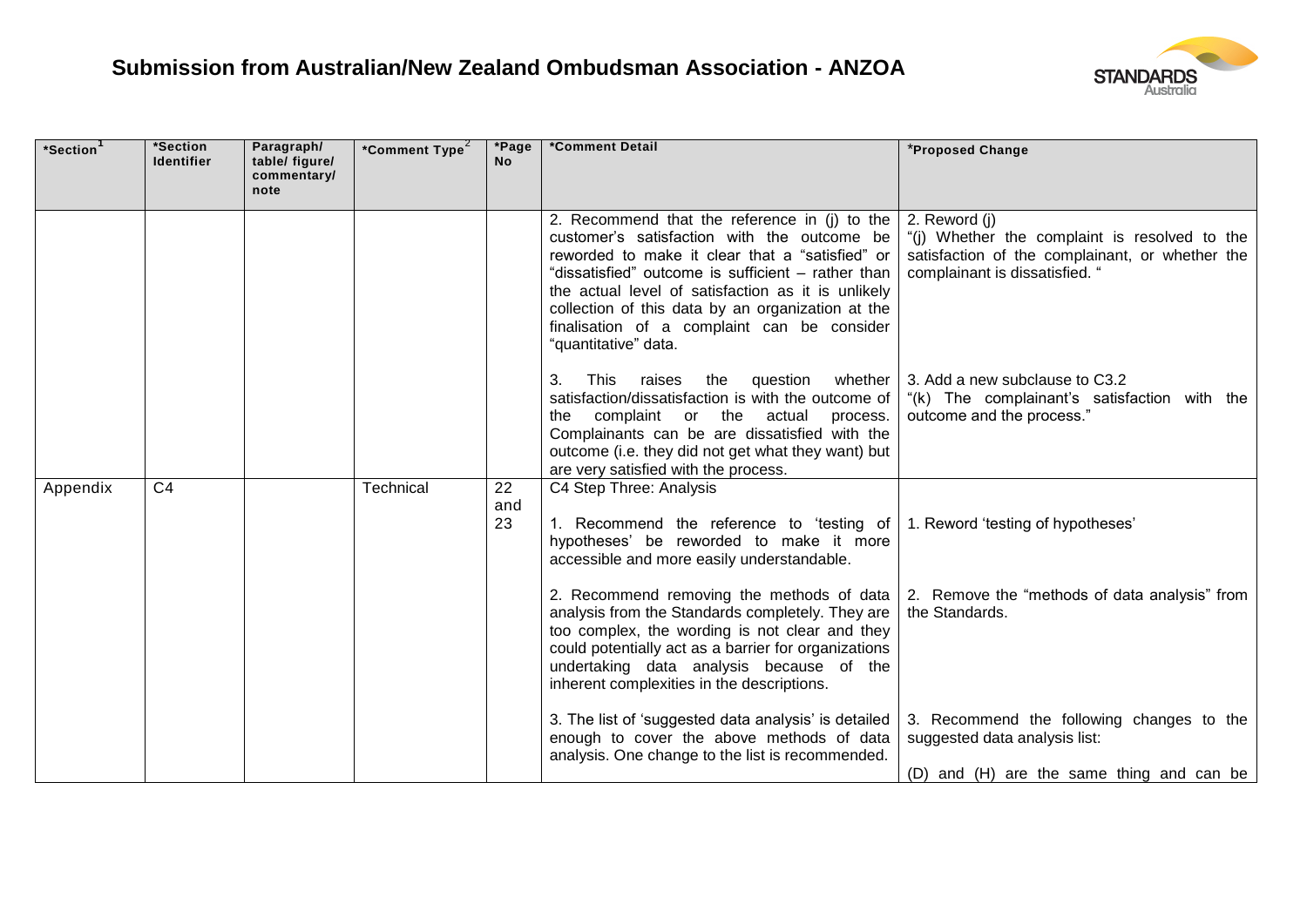

| *Section<br>*Section<br><b>Identifier</b> | Paragraph/<br>table/ figure/<br>commentary/<br>note | *Comment Type <sup>2</sup> | *Page<br><b>No</b> | *Comment Detail                                                                                                                                                                                                                                       | *Proposed Change                                                                                                                                                                                                                                                                                                                                                                                                                                                                                                                                                                                                                                                                                                                                                                                                                                                                                                                                    |
|-------------------------------------------|-----------------------------------------------------|----------------------------|--------------------|-------------------------------------------------------------------------------------------------------------------------------------------------------------------------------------------------------------------------------------------------------|-----------------------------------------------------------------------------------------------------------------------------------------------------------------------------------------------------------------------------------------------------------------------------------------------------------------------------------------------------------------------------------------------------------------------------------------------------------------------------------------------------------------------------------------------------------------------------------------------------------------------------------------------------------------------------------------------------------------------------------------------------------------------------------------------------------------------------------------------------------------------------------------------------------------------------------------------------|
|                                           |                                                     |                            |                    |                                                                                                                                                                                                                                                       | combined unless (D) refers to the initial complaint<br>being made and (H) refers to response times<br>during the complaints-handling process.                                                                                                                                                                                                                                                                                                                                                                                                                                                                                                                                                                                                                                                                                                                                                                                                       |
| D <sub>2</sub><br>Appendix                |                                                     | Technical                  | 24                 | Appendix D - Objectivity<br>The numbering of impartiality and confidentiality<br>did not match the standard.<br>Recommend redrafting as some of the language<br>is confusing and inconsistent or the intended<br>purpose of the principle is unclear. | Reworded clauses:<br>(b) Impartiality Avoiding any bias in dealing<br>with the complainant, the person<br>complained about or the organization.<br>The process should be designed to<br>protect the complainant from any<br>negative impact as a result of making a<br>complaint.  If a complaint is made<br>about staff, the investigation should not<br>be carried out by those staff.<br>(c) Confidentiality The process<br>(d) Accessibility The organization  in<br>formats accessible to all complainants.<br>When a complaint involves different parts<br>of the organization, or contractors/<br>agents, a plan to coordinate a joint<br>response should be made, where<br>The organization should<br>appropriate.<br>ensure information about the cause of<br>the complaint is made known to each<br>relevant part of the organization or<br>contractors/agents so improvements can<br>be made and complaints can be avoided<br>in future. |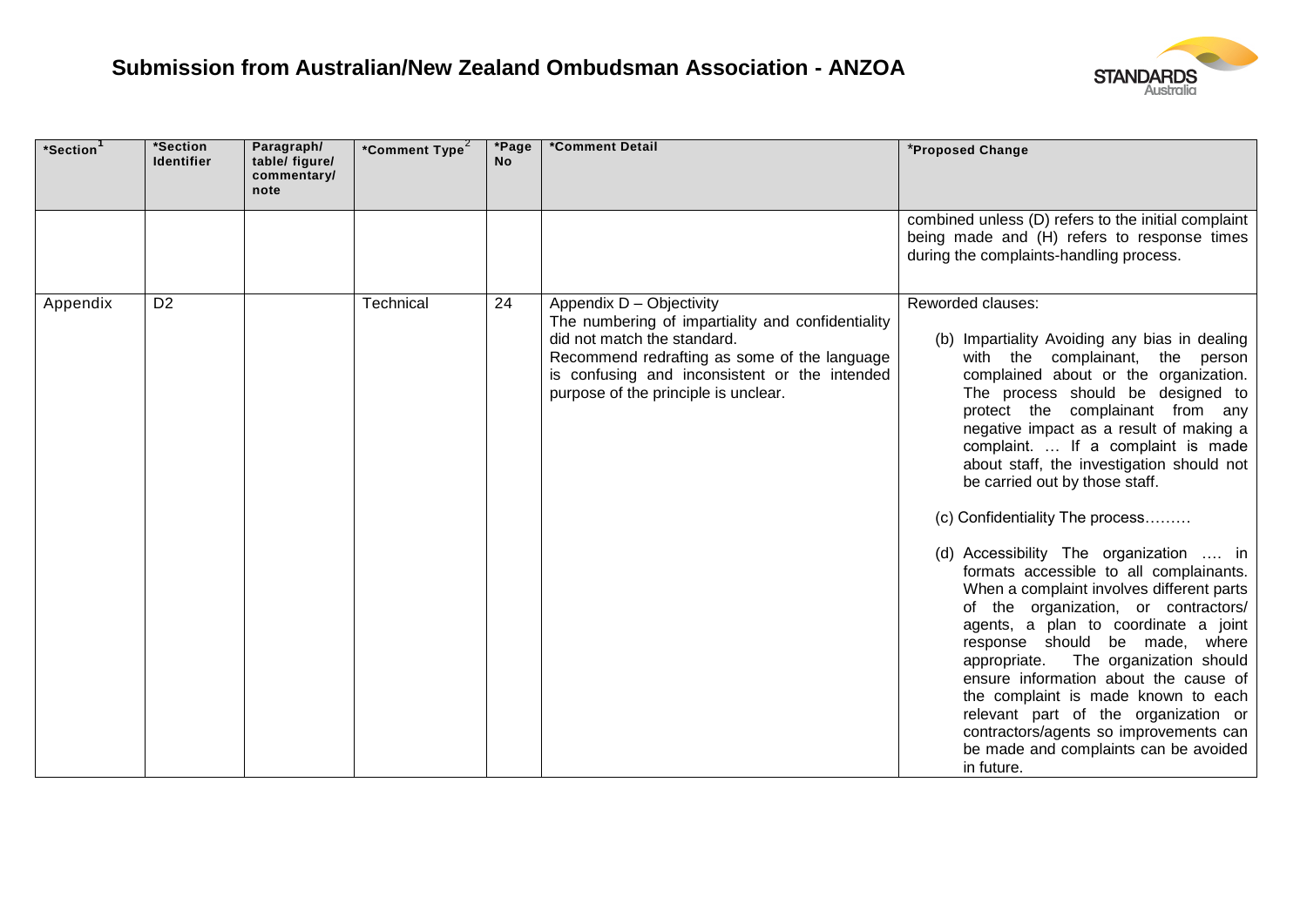

| *Section | *Section<br><b>Identifier</b> | Paragraph/<br>table/ figure/<br>commentary/<br>note | *Comment Type <sup>2</sup> | *Page<br><b>No</b> | *Comment Detail                                                                                                                                                                                                                                                                                                                                                                                                                                                                                                                                                                                                                   | *Proposed Change                                                                                                                                                                                                                                          |
|----------|-------------------------------|-----------------------------------------------------|----------------------------|--------------------|-----------------------------------------------------------------------------------------------------------------------------------------------------------------------------------------------------------------------------------------------------------------------------------------------------------------------------------------------------------------------------------------------------------------------------------------------------------------------------------------------------------------------------------------------------------------------------------------------------------------------------------|-----------------------------------------------------------------------------------------------------------------------------------------------------------------------------------------------------------------------------------------------------------|
|          |                               |                                                     |                            |                    |                                                                                                                                                                                                                                                                                                                                                                                                                                                                                                                                                                                                                                   |                                                                                                                                                                                                                                                           |
| Appendix | D <sub>2</sub>                |                                                     | Technical                  | 24                 | D2 Objectivity for Staff<br>Recommend changes<br>to<br>wording to first<br>paragraph.                                                                                                                                                                                                                                                                                                                                                                                                                                                                                                                                             | Reword<br>"Complaint-handling procedures should ensure<br>that those complained about are treated<br>objectively and fairly. This includes:<br>(a) informing<br>them<br>immediately<br>and<br>completely about any complaint about<br>their performance;" |
| Appendix | E <sub>1</sub>                |                                                     | Technical                  | 26                 | E1 General<br>1. Recommend toning down the language in the<br>opening statement or including a statement to<br>ensure organizations understand that deciding<br>someone is behaving unreasonably is a high<br>threshold to reach. 'Unreasonable behaviour'<br>does not apply to complainants who quite<br>reasonably are dissatisfied with the responses<br>they have been provided and persist with seeking<br>a better response/resolution of their complaint.<br>2.<br>significance<br>the<br>statement<br>The<br>of<br>preclude valid issues being addressed by the $\vert$ E1 General as the last paragraph in that section. | 1. Reword language in the opening statement to<br>include reference to high threshold.<br>'unreasonable complainant conduct does not 2. Recommend expanding this, or moving under                                                                         |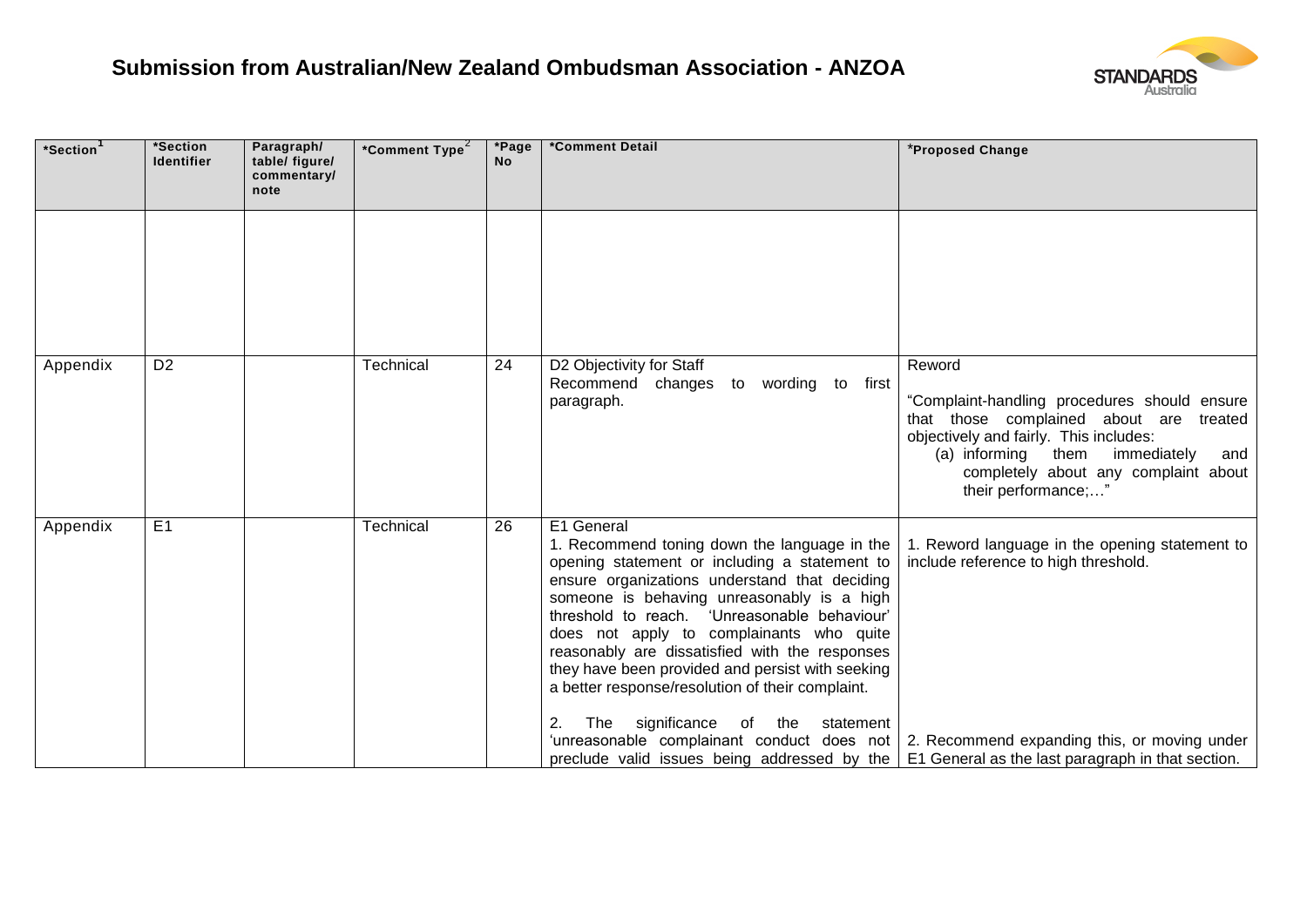

| *Section <sup>1</sup> | *Section<br><b>Identifier</b> | Paragraph/<br>table/ figure/<br>commentary/<br>note | *Comment Type <sup>2</sup> | *Page<br><b>No</b> | *Comment Detail                                                                                                                                                                                               | *Proposed Change                                                                                                                                                                                                                                                                                                                                                                                                                                                                     |
|-----------------------|-------------------------------|-----------------------------------------------------|----------------------------|--------------------|---------------------------------------------------------------------------------------------------------------------------------------------------------------------------------------------------------------|--------------------------------------------------------------------------------------------------------------------------------------------------------------------------------------------------------------------------------------------------------------------------------------------------------------------------------------------------------------------------------------------------------------------------------------------------------------------------------------|
|                       |                               |                                                     |                            |                    | organization' may be missed as one line at the<br>bottom of a page describing unreasonable<br>behaviour.                                                                                                      |                                                                                                                                                                                                                                                                                                                                                                                                                                                                                      |
| Appendix              | F <sub>2</sub>                |                                                     | Technical                  | 28                 | F2 Skills Attributes and Authority<br>(i) and (o) appear to be the same thing,<br>recommend that these be combined. If they are<br>not the same thing,<br>recommend<br>better<br>description for these items. | Combine (i) and (o) or clarify if they are not the<br>same thing.                                                                                                                                                                                                                                                                                                                                                                                                                    |
| Appendix              | F <sub>4</sub>                |                                                     |                            | 29                 | Responsibilities<br>complaint-handling<br>F4<br>for<br>management<br>1. (a) and (b) both say the same thing about<br>training.<br>2. Elaborate on to include other parts of the<br>organization               | 1. Reword (a) and (b)<br>(a) "Recruit staff with required skills<br>(b) Ensure staff are adequately trained in<br>complaint handling, and have knowledge about<br>the organization and its industry. "<br>2. Add<br>"(c)  Actively work with other areas of the<br>organization to -understand the benefits of a<br>complaint handling process, or -develop an<br>understanding of the complaint handling process<br>and share information including trends and<br>emerging issues." |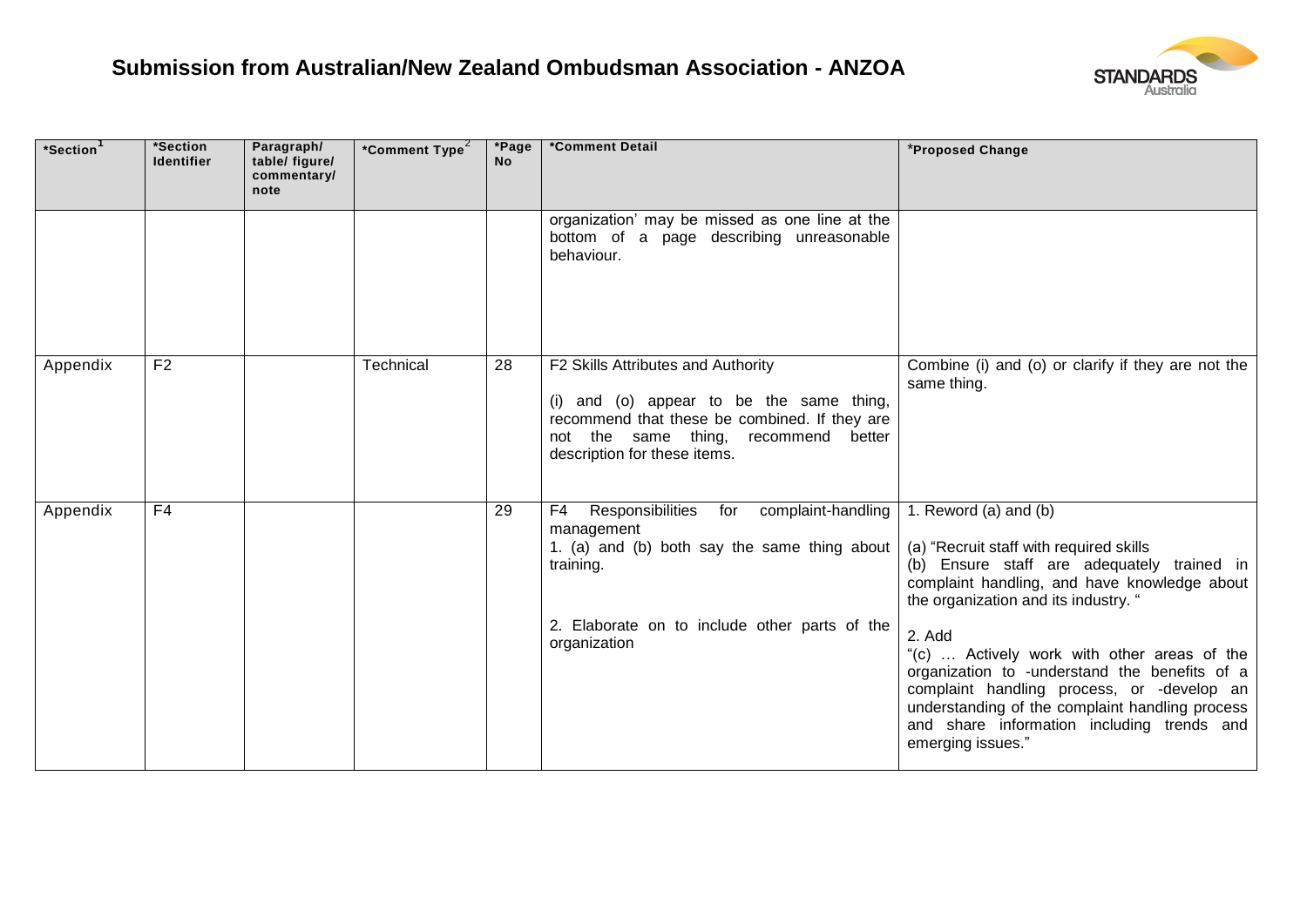

| *Section <sup>1</sup> | *Section<br><b>Identifier</b> | Paragraph/<br>table/ figure/<br>commentary/<br>note | *Comment Type <sup>2</sup> | *Page<br><b>No</b> | *Comment Detail                                                                                                                                                                                                                                                                                                                                                                                                                                                                                                                                                                                                                                                                                                                                                                                                                                                                      | *Proposed Change                                                                                                                                                                               |
|-----------------------|-------------------------------|-----------------------------------------------------|----------------------------|--------------------|--------------------------------------------------------------------------------------------------------------------------------------------------------------------------------------------------------------------------------------------------------------------------------------------------------------------------------------------------------------------------------------------------------------------------------------------------------------------------------------------------------------------------------------------------------------------------------------------------------------------------------------------------------------------------------------------------------------------------------------------------------------------------------------------------------------------------------------------------------------------------------------|------------------------------------------------------------------------------------------------------------------------------------------------------------------------------------------------|
| Appendix              | G                             |                                                     | Technical                  | 30                 | Appendix $\overline{G}$<br>term and not easily understood by many people.<br>2. G4 conflict coaching<br>While acknowledging the information in the<br>appendices is informative only, it is uncertain<br>how likely many organizations are able to offer<br>conflict coaching, or how many complainants are<br>likely to accept an 'independent' person<br>(presumably paid for by the organization) to<br>coach them on how to resolve their complaint.<br>The model is problematic because if the coach is<br>being paid by the organization they cannot<br>reasonably be considered independent and this<br>may prevent the complainant from being<br>comfortable with accepting the advice of the<br>coach when resolving their complaint.<br>If the model is unlikely to be utilized by business<br>and unlikely to be taken up by complainants,<br>should it be in a Standard? | 1. G2(c) the term "double deviations' is a jargon   1. Use a different term to 'double deviations' or<br>explain what it means.<br>2. Consider removing conflict coaching from the<br>Standard |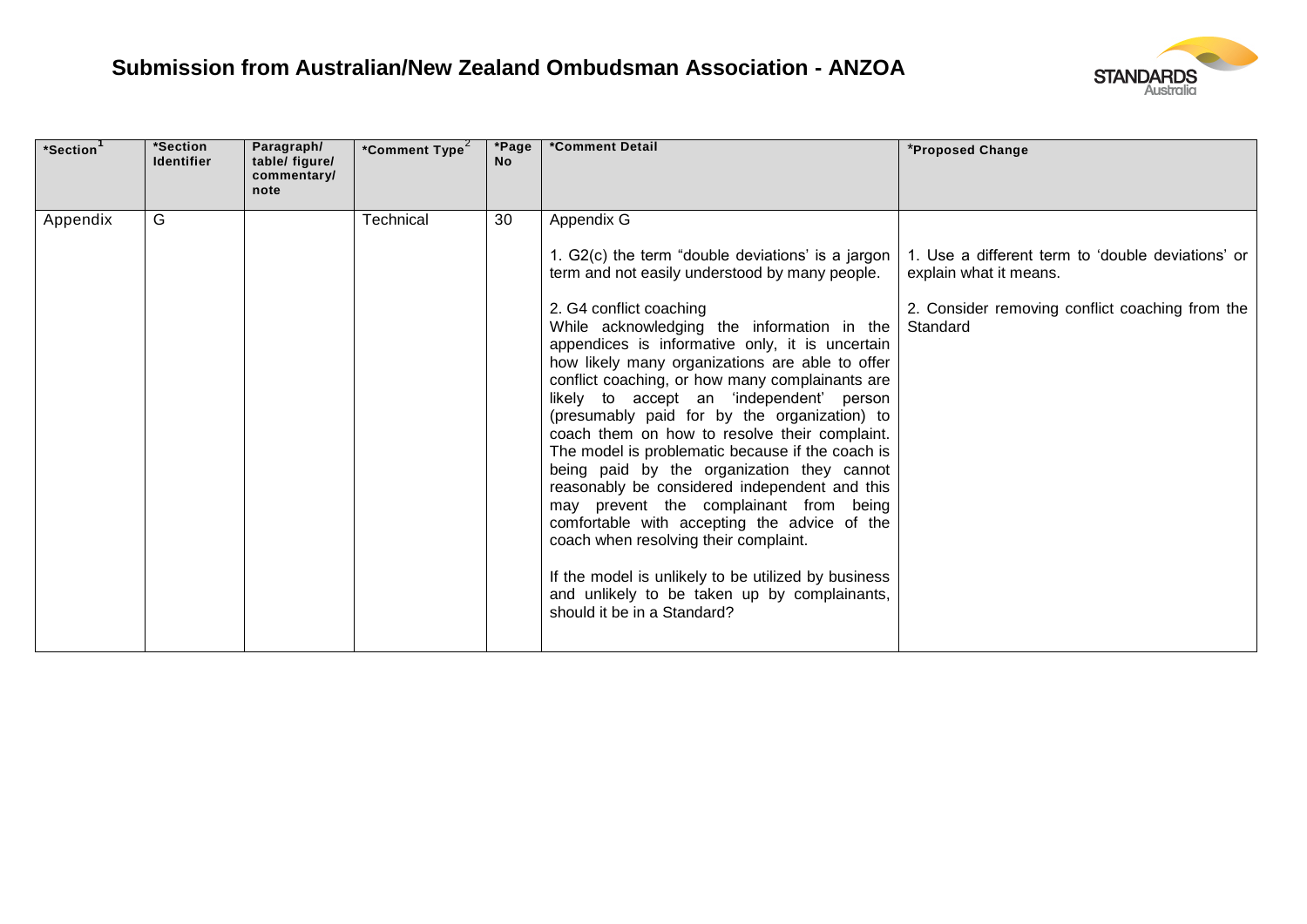

| *Section | *Section<br><b>Identifier</b> | Paragraph/<br>table/ figure/<br>commentary/<br>note | *Comment Type <sup>2</sup> | *Page<br><b>No</b> | *Comment Detail                                                                                                                                                                                                                                                                                                                                                                                                                                                                                                                                        | *Proposed Change                                                                                                                                                                                                                                                                                    |
|----------|-------------------------------|-----------------------------------------------------|----------------------------|--------------------|--------------------------------------------------------------------------------------------------------------------------------------------------------------------------------------------------------------------------------------------------------------------------------------------------------------------------------------------------------------------------------------------------------------------------------------------------------------------------------------------------------------------------------------------------------|-----------------------------------------------------------------------------------------------------------------------------------------------------------------------------------------------------------------------------------------------------------------------------------------------------|
|          |                               |                                                     |                            |                    |                                                                                                                                                                                                                                                                                                                                                                                                                                                                                                                                                        |                                                                                                                                                                                                                                                                                                     |
| Appendix | G <sub>6</sub>                |                                                     | Technical                  | $\overline{31}$    | G6 Alternative Dispute Resolution<br>1. Alternative Dispute Resolution cannot always<br>be interchanged with External Dispute Resolution                                                                                                                                                                                                                                                                                                                                                                                                               | 1. If this section is meant to relate to EDR<br>(Ombudsman, Commissioners etc) the heading                                                                                                                                                                                                          |
|          |                               |                                                     |                            |                    | (EDR), so it is inaccurate to say ADR is also<br>known as External Dispute Resolution.                                                                                                                                                                                                                                                                                                                                                                                                                                                                 | should be changed and it should be made clearer<br>the information is more limited than general<br>information about ADR.                                                                                                                                                                           |
|          |                               |                                                     |                            |                    | External Dispute Resolution is most commonly<br>used to describe dispute resolution avenues that<br>are external to the organizations being<br>complained about - such as industry based<br>Ombudsman, Commissions etc. These avenues<br>alternative<br>dispute<br>resolution<br>used<br>methodologies, but it isn't appropriate to state<br>the terms are interchangeable. ADR is far<br>broader than this and covers ADR practitioners<br>working as individuals (i.e. mediators) who would<br>not described themselves as offering EDR<br>services. |                                                                                                                                                                                                                                                                                                     |
|          |                               |                                                     |                            |                    | 2. The definitions for mediation and conciliation<br>do not accurately reflect what these methods of<br>ADR entail - (the mediation reference appears<br>closer to conciliation and vice versa).                                                                                                                                                                                                                                                                                                                                                       | 2. Recommend the definitions be redrafted to<br>better reflect what the process entails, using the<br>definitions used by the National Advisory Council<br>on Alternative Dispute Resolution as follows:                                                                                            |
|          |                               |                                                     |                            |                    | Mediators do not offer advice or suggestions for<br>resolution; Conciliators however can offer expert<br>advice on the issues in dispute and can make<br>suggestions for resolution.                                                                                                                                                                                                                                                                                                                                                                   | Mediation is a process in which the participants<br>to a dispute, with the assistance of a dispute<br>resolution practitioner (the mediator), identify the<br>disputed issues, develop options, consider<br>endeavour to reach an<br>alternatives and<br>agreement. The mediator has no advisory or |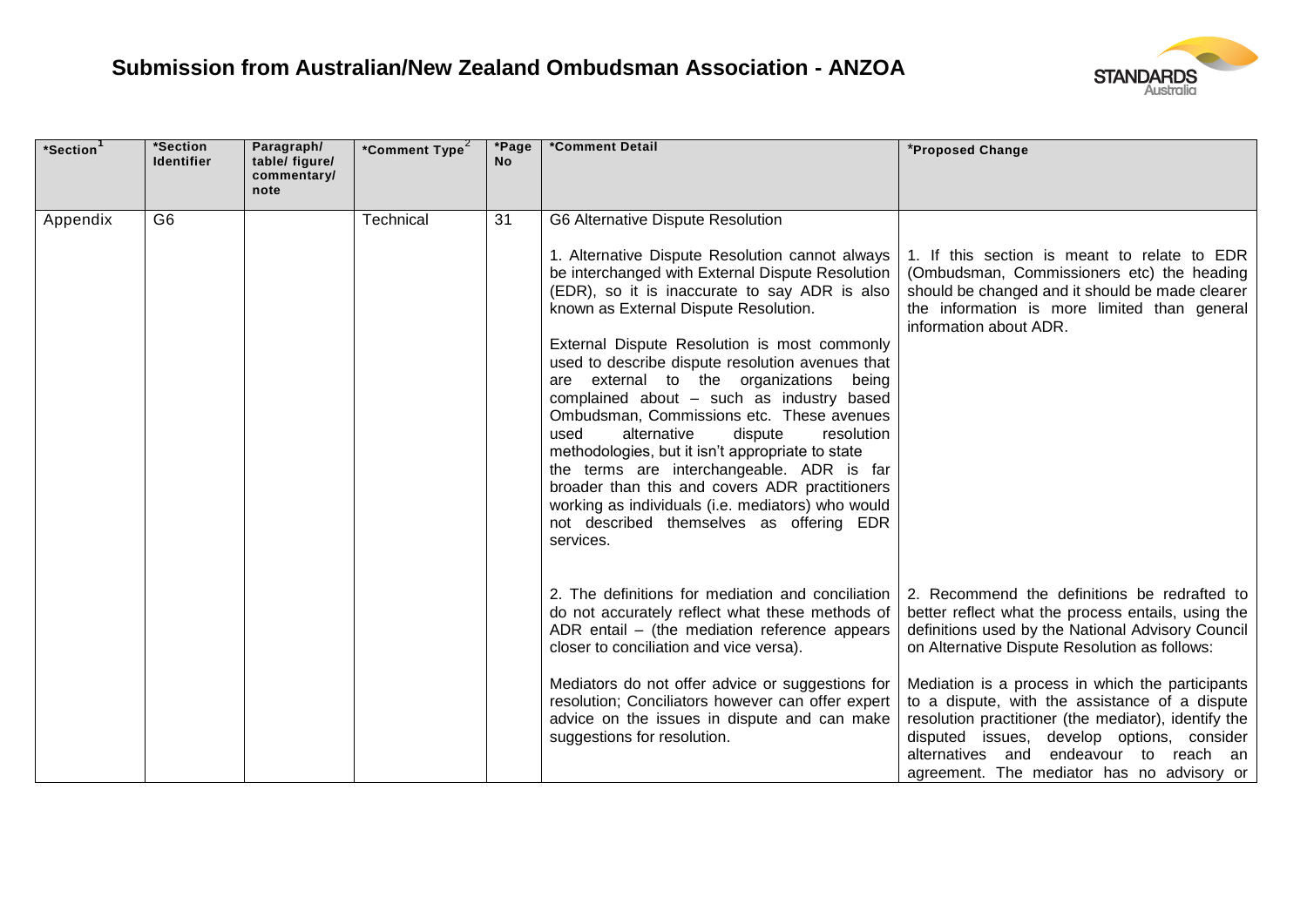

| *Section | *Section<br><b>Identifier</b> | Paragraph/<br>table/ figure/<br>commentary/<br>note | *Comment Type <sup>2</sup> | *Page<br><b>No</b> | *Comment Detail | *Proposed Change                                                                                                                                                                                                                                                                                                                                                                                                                                                                                                                                                    |
|----------|-------------------------------|-----------------------------------------------------|----------------------------|--------------------|-----------------|---------------------------------------------------------------------------------------------------------------------------------------------------------------------------------------------------------------------------------------------------------------------------------------------------------------------------------------------------------------------------------------------------------------------------------------------------------------------------------------------------------------------------------------------------------------------|
|          |                               |                                                     |                            |                    |                 | determinative role in regard to the content of the<br>dispute or the outcome of its resolution, but may<br>advise on or determine the process of mediation<br>whereby resolution is attempted. Mediation may<br>be undertaken voluntarily, under a court order, or<br>subject to an existing contractual agreement.                                                                                                                                                                                                                                                 |
|          |                               |                                                     |                            |                    |                 | Conciliation is a process in which the<br>participants, with the assistance of the dispute<br>resolution practitioner (the conciliator), identify<br>the issues in dispute, develop options, consider<br>alternatives and endeavour to reach an<br>agreement. A conciliator will provide advice on<br>the matters in dispute and/or options for<br>resolution, but will not make a determination. A<br>conciliator may have professional expertise in the<br>subject matter in dispute. The conciliator is<br>responsible for managing the conciliation<br>process. |
|          |                               |                                                     |                            |                    |                 | Note: the term `conciliation', may be used<br>broadly to refer to other processes used to<br>resolve complaints and disputes including:<br>informal discussions held between the<br>$\bullet$<br>participants and an external agency in an<br>endeavour to avoid, resolve or manage a<br>dispute<br>combined<br>processes in which, for<br>an impartial<br>practitioner<br>example,<br>facilitates<br>discussion<br>between<br>the<br>participants, provides advice on the                                                                                          |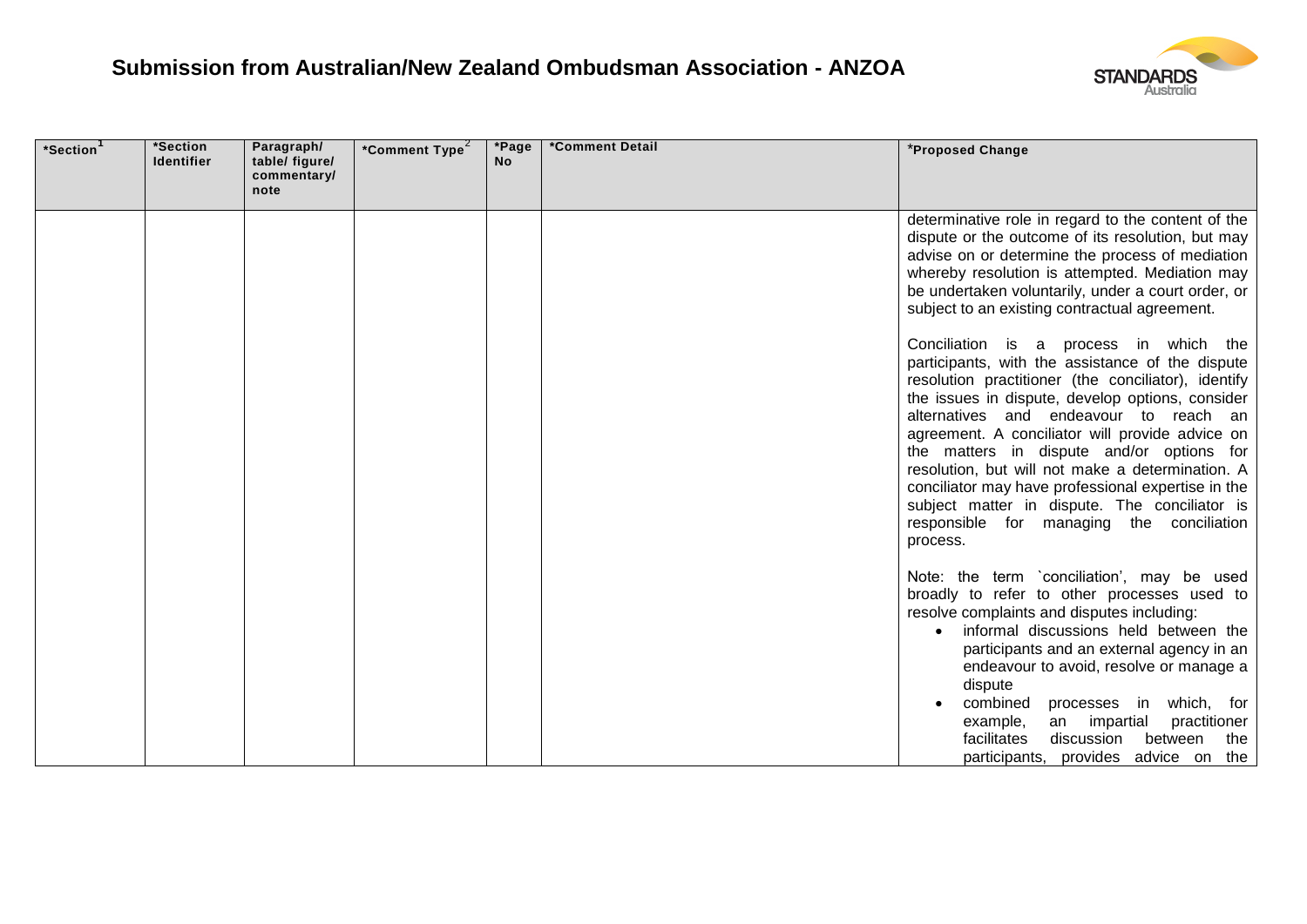

| *Section | *Section<br><b>Identifier</b> | Paragraph/<br>table/ figure/<br>commentary/<br>note | *Comment Type <sup>2</sup> | *Page<br><b>No</b> | *Comment Detail                                                                                                                                                                                                                                                                                                                                                                                                                                                                                                                                                                                                                                         | *Proposed Change                                                                                                                                                                                                                                                                                                                                                                                                                                                                                                                                                          |
|----------|-------------------------------|-----------------------------------------------------|----------------------------|--------------------|---------------------------------------------------------------------------------------------------------------------------------------------------------------------------------------------------------------------------------------------------------------------------------------------------------------------------------------------------------------------------------------------------------------------------------------------------------------------------------------------------------------------------------------------------------------------------------------------------------------------------------------------------------|---------------------------------------------------------------------------------------------------------------------------------------------------------------------------------------------------------------------------------------------------------------------------------------------------------------------------------------------------------------------------------------------------------------------------------------------------------------------------------------------------------------------------------------------------------------------------|
|          |                               |                                                     |                            |                    |                                                                                                                                                                                                                                                                                                                                                                                                                                                                                                                                                                                                                                                         | the<br>dispute,<br>substance<br>of<br>makes<br>proposals for settlement or<br>actively<br>to<br>contributes<br>the terms<br>of<br>any<br>agreement'.<br>information<br>For<br>more<br>please<br>see:                                                                                                                                                                                                                                                                                                                                                                      |
|          |                               |                                                     |                            |                    |                                                                                                                                                                                                                                                                                                                                                                                                                                                                                                                                                                                                                                                         | http://www.nadrac.gov.au/what_is_adr/GlossaryO<br>fADRTerms/Pages/default.aspx#MM                                                                                                                                                                                                                                                                                                                                                                                                                                                                                         |
| Appendix | H                             |                                                     | <b>Technical</b>           | 32                 | Appendix H Three level model<br>1. The information in this Appendix is confusing<br>as it appears to create a further complaint<br>handling procedure.<br>2. Consumers should not be forced to go through<br>each consecutive tier of the model when it is not<br>appropriate or fair and may lead to complaint<br>fatigue.<br>For example, is Level 1 intended to reflect the<br>Standard or are these informal complaints that<br>would not be recorded? Is Level 2 then meant to<br>reflect the Standard?<br>Without practical guidance on how this fits with<br>the Standard it could confuse organizations when<br>trying to follow best practice. | 1. Recommend the Appendix be rewritten in the<br>context of the Complaint Handling Standard and<br>make it clear at what stage the minimum<br>requirements of the Standards begin and end.<br>2. add to beginning of Appendix H<br>"While the aim should be to resolve the majority<br>of complaints at the first level, application of the<br>three tier model should not be unduly rigid. The<br>level of escalation should be relative to the<br>seriousness of the complaint and the amount of<br>previous contact the complainant has had with<br>the organization." |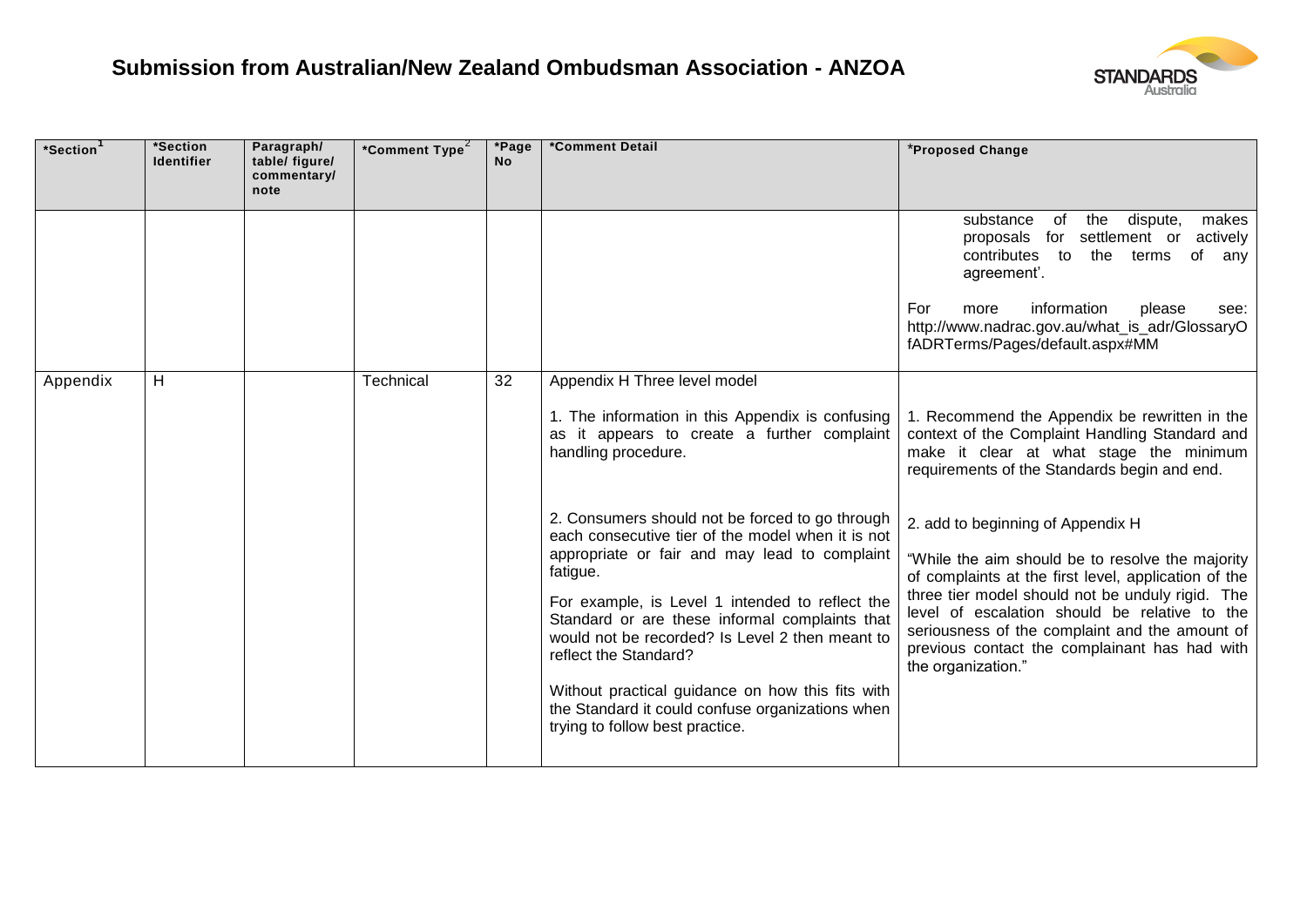

| *Section <sup>1</sup> | *Section<br><b>Identifier</b> | Paragraph/<br>table/ figure/<br>commentary/<br>note | *Comment Type <sup>2</sup> | *Page<br><b>No</b> | *Comment Detail                                                                                                                                                                                                                                                                                          | *Proposed Change                                                                                                                                                                                                                                                                                                                                                      |
|-----------------------|-------------------------------|-----------------------------------------------------|----------------------------|--------------------|----------------------------------------------------------------------------------------------------------------------------------------------------------------------------------------------------------------------------------------------------------------------------------------------------------|-----------------------------------------------------------------------------------------------------------------------------------------------------------------------------------------------------------------------------------------------------------------------------------------------------------------------------------------------------------------------|
| Appendix              | H1.3                          |                                                     | Technical                  | 33                 | H1.3 Level 3<br>The reference to external investigation needs to<br>be clarified as it is unclear what sorts of<br>organizations are being referred to here.                                                                                                                                             | Clarify what sorts of organizations are being<br>referred to.                                                                                                                                                                                                                                                                                                         |
| Appendix              |                               |                                                     | Technical                  | 35                 | Appendix I Apologies<br>Recommend references to harm be changed to<br>include "harm or impact to the complainant" as<br>sometimes people cannot point harm but<br>nonetheless deserve an apology.                                                                                                        | Reword 'harm' to include 'harm or impact to the<br>complainant'                                                                                                                                                                                                                                                                                                       |
| Appendix              |                               |                                                     | Technical                  | 37                 | Appendix J Redress<br>Appendix J provides a wide range of options for<br>resolving complaints and K deals with root cause<br>analysis which have been made in the past.<br>There is nothing in the draft which requires<br>resolutions to be tailored to the root cause of<br>each individual complaint. | Add wording:<br>"Wherever possible, complaint resolutions should<br>be tailored to the underlying cause of each<br>complaint.<br>Tailoring outcomes in this way<br>represents a win-win outcome for both parties to<br>the complaint, as the complainant is unlikely to<br>have those same problems again."<br>This could be added in Appendix J or section<br>8.7.3. |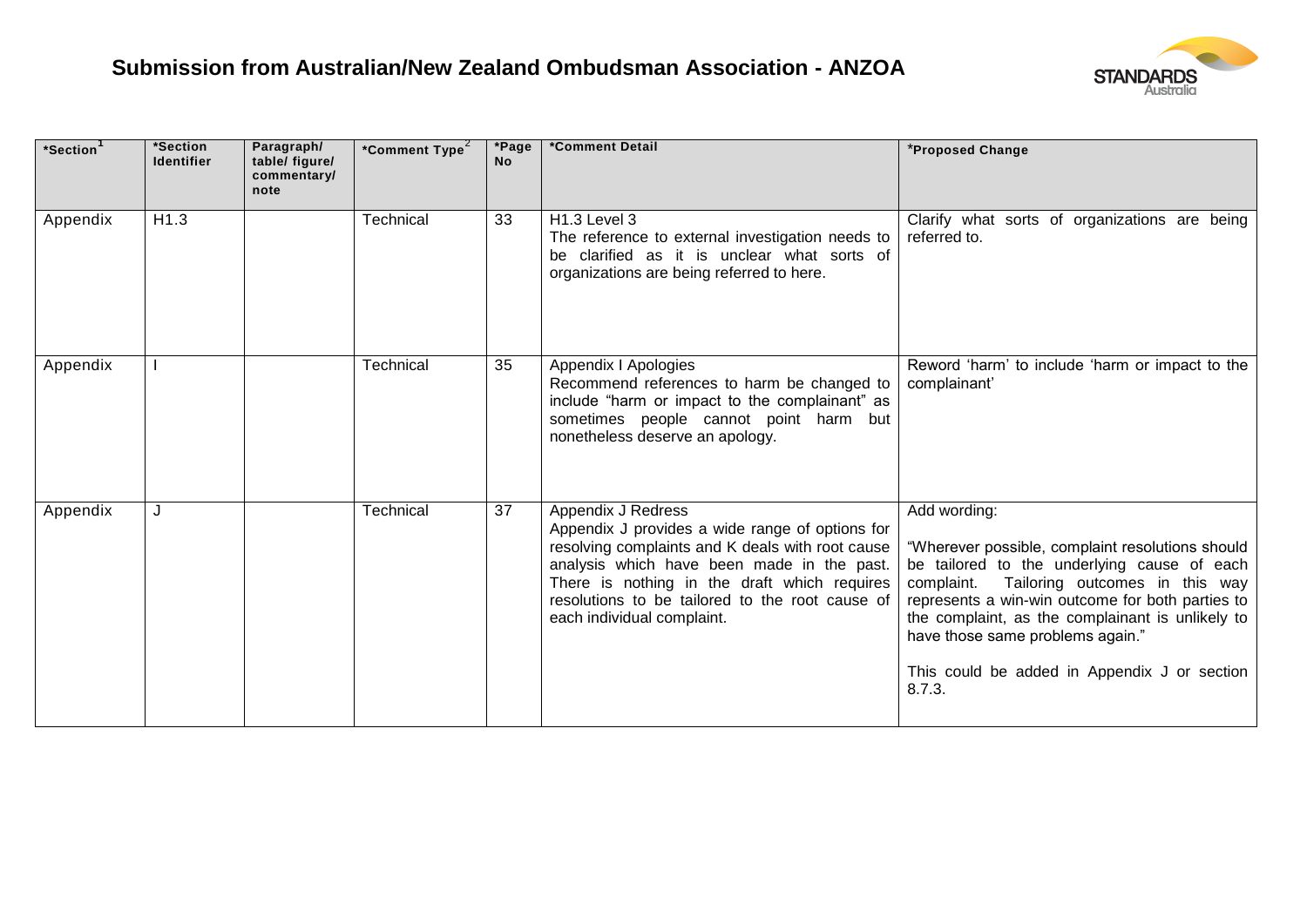

| *Section | *Section<br><b>Identifier</b> | Paragraph/<br>table/ figure/<br>commentary/<br>note | *Comment Type <sup>2</sup> | *Page<br><b>No</b> | *Comment Detail                                                                                                                                                                                                                                                                                                                                                                                                                                                                             | *Proposed Change                                                                                                                                                                                                                    |
|----------|-------------------------------|-----------------------------------------------------|----------------------------|--------------------|---------------------------------------------------------------------------------------------------------------------------------------------------------------------------------------------------------------------------------------------------------------------------------------------------------------------------------------------------------------------------------------------------------------------------------------------------------------------------------------------|-------------------------------------------------------------------------------------------------------------------------------------------------------------------------------------------------------------------------------------|
| Appendix | J1.3                          |                                                     | Technical                  | 37                 | J1.3 Mitigation<br>Recommend the language used be reconsidered<br>as it is very legalistic and may not be accessible<br>for those trying to implement these options.                                                                                                                                                                                                                                                                                                                        | Replace legalistic language with plain English<br>accessible language. (detriment, mitigation,<br>ceasing action, adverse consequences)                                                                                             |
| Appendix | K <sub>1</sub>                |                                                     | Technical                  | 39                 | K1 General<br>K1 – Add in a reference to "its customers/clients"                                                                                                                                                                                                                                                                                                                                                                                                                            | Add to clause K1<br>'When an organization receives a number of<br>complaintsor a single complaint with the<br>potential to greatly impact its business, or its<br>customers/clients, the organization may wish to                   |
| Appendix | K2.1                          |                                                     | Technical                  | 39                 | K2.1 Step one<br>The staffing suggestions and scope of the RCA<br>team is so large it may have the unintended<br>effect of being a barrier for small to medium<br>organizations that simply do not have the staff to<br>implement a process like the one suggested.<br>Guidance for small to medium businesses should<br>be included here, as root cause analysis has<br>many excellent benefits and can be done by<br>anyone and does not require a large team to be<br>done successfully. | Recommend this section be rewritten to ensure<br>small to medium organizations are encouraged,<br>not discouraged from using root cause analysis<br>as a really effective means of resolving<br>complaints and improving practices. |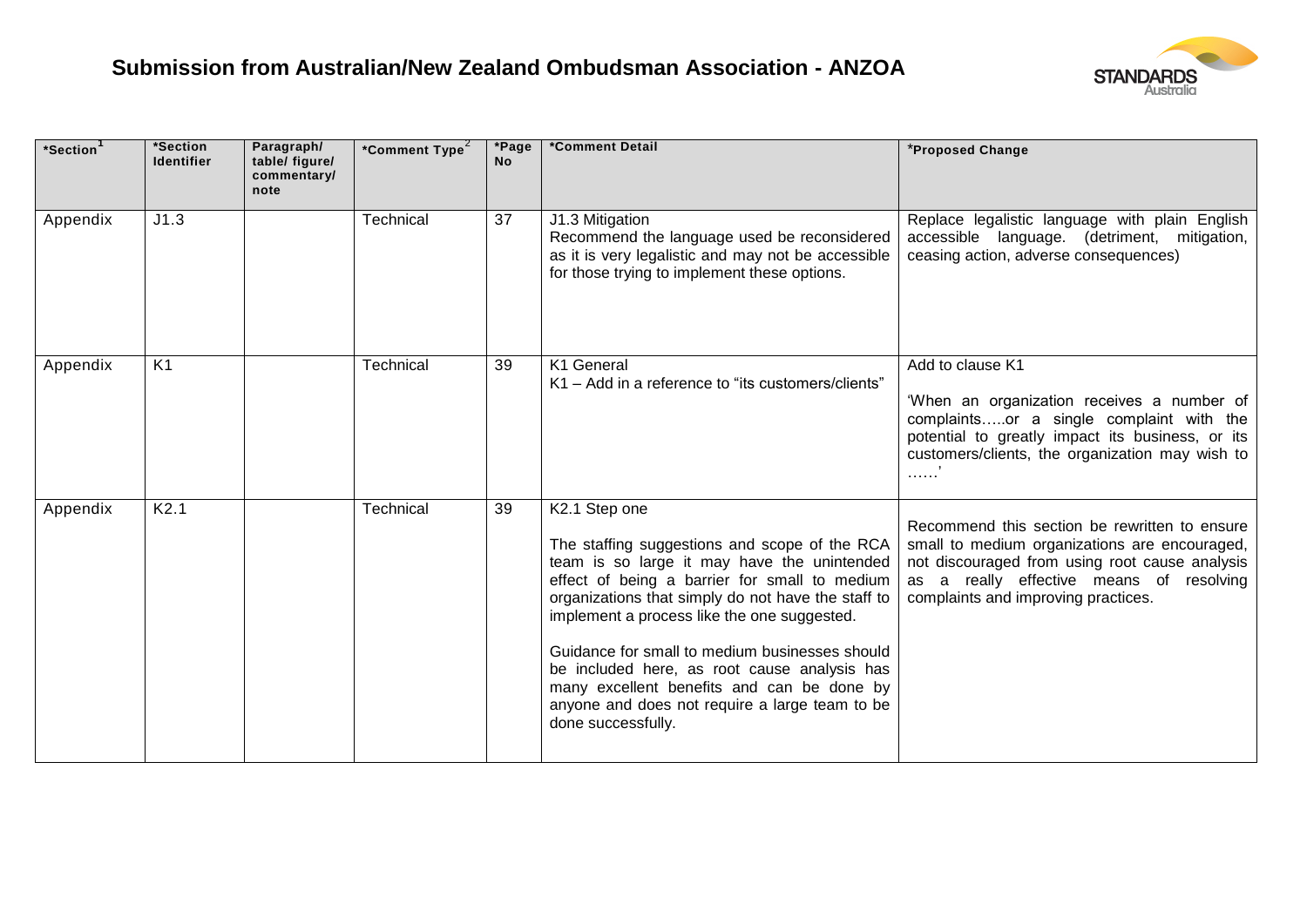

| *Section <sup>1</sup> | *Section<br><b>Identifier</b> | Paragraph/<br>table/ figure/<br>commentary/<br>note | *Comment Type <sup>2</sup> | *Page<br><b>No</b> | *Comment Detail                                                                                                                                                                                  | *Proposed Change                                                                                                                                                                        |
|-----------------------|-------------------------------|-----------------------------------------------------|----------------------------|--------------------|--------------------------------------------------------------------------------------------------------------------------------------------------------------------------------------------------|-----------------------------------------------------------------------------------------------------------------------------------------------------------------------------------------|
| Appendix              | K <sub>2.2</sub>              | (e)                                                 | Technical                  | 40                 | K2.2 Step two<br>'(e) Threats to a sustainable workforce skill set'. It<br>is difficult to know what is meant by (e).                                                                            | Recommend this be rewritten in plain English or<br>include an explanation of what it means.                                                                                             |
| Appendix              | K2.3.2                        |                                                     | Technical                  | 41<br>42           | K2.3.2 Logic Tree<br>A practical example would assist organizations to<br>understand how a logic tree works.                                                                                     | Recommend a practical example of how to use a<br>logic tree should be included in K2.3.2<br>a logic tree of the scenario in<br>Recommend<br>K2.3.4 be included as a point of comparison |
| Appendix              | K2.3.4                        | (a)                                                 | Technical                  | 42                 | K2.3.4 Five 'whys'<br>(a) the scenario incorrectly references the<br>removal of posters, rather than the early removal<br>of ticket validators. As a result the scenario does<br>not make sense. | Reword the scenario.                                                                                                                                                                    |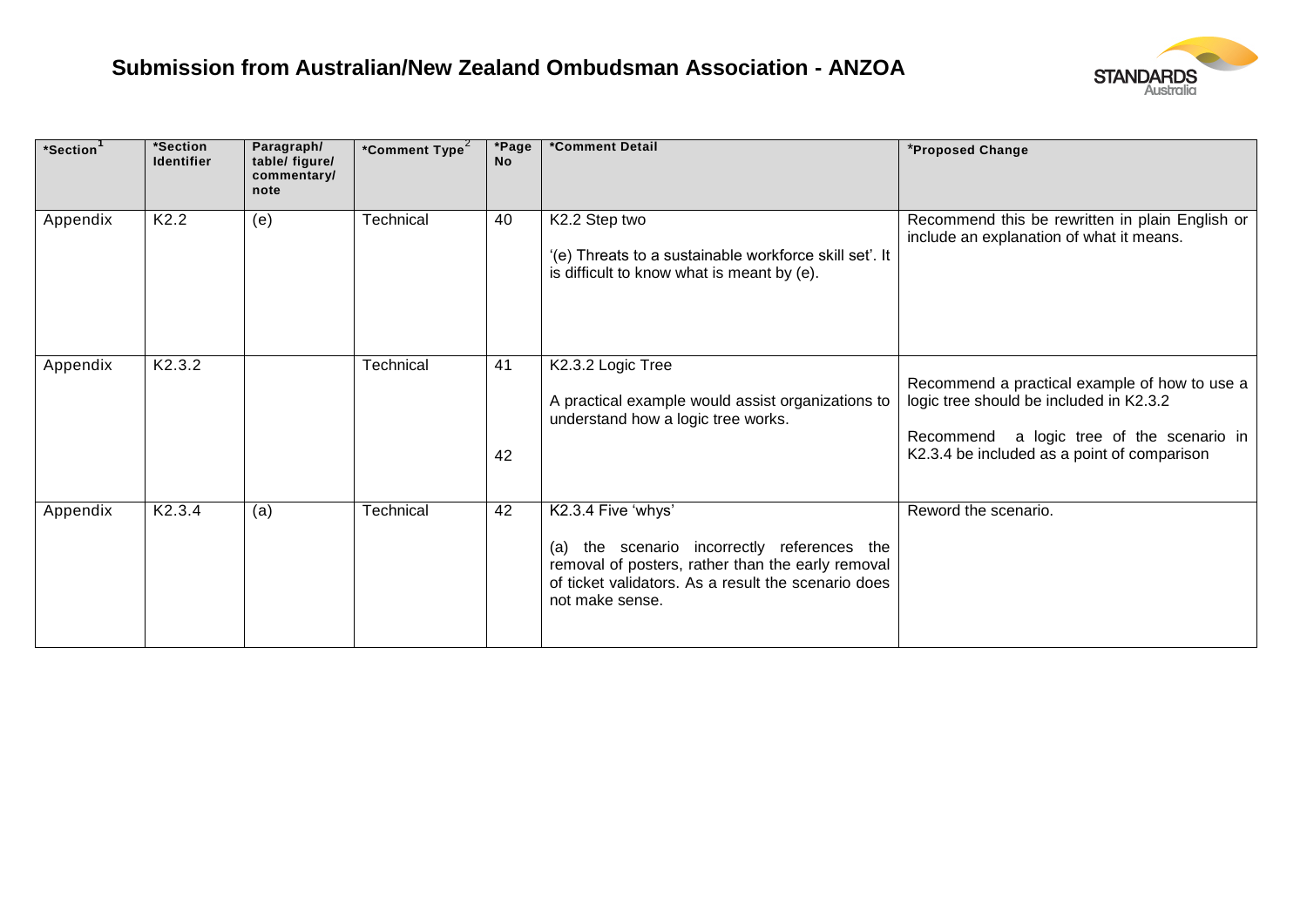

| *Section | *Section<br><b>Identifier</b> | Paragraph/<br>table/ figure/<br>commentary/<br>note | *Comment Type <sup>2</sup> | *Page<br><b>No</b> | *Comment Detail                                                                                                                                                                                                                                                                                                                                                                                                                                                                                                                                                                                                                                                                                                                                                                                                                                                                                                                                                                                                         | *Proposed Change                                                                                                                                                                                                                                                                               |
|----------|-------------------------------|-----------------------------------------------------|----------------------------|--------------------|-------------------------------------------------------------------------------------------------------------------------------------------------------------------------------------------------------------------------------------------------------------------------------------------------------------------------------------------------------------------------------------------------------------------------------------------------------------------------------------------------------------------------------------------------------------------------------------------------------------------------------------------------------------------------------------------------------------------------------------------------------------------------------------------------------------------------------------------------------------------------------------------------------------------------------------------------------------------------------------------------------------------------|------------------------------------------------------------------------------------------------------------------------------------------------------------------------------------------------------------------------------------------------------------------------------------------------|
| Appendix | L                             |                                                     | Technical                  | 45                 | Appendix L - Information to collect on a<br>complaint form<br>What is the difference between $L1$ – manage a<br>complaint and L2 lodgement of a complaint in<br>terms of what information is relevant.                                                                                                                                                                                                                                                                                                                                                                                                                                                                                                                                                                                                                                                                                                                                                                                                                  | Is it possible to combine them?                                                                                                                                                                                                                                                                |
| Appendix | L                             | L1                                                  | Technical                  | 45                 | It appears the information in L1 relates to the<br>information to be collected on a complaint form,<br>as indicated by the title of the Appendix.<br>However, the heading "General" and the lack of<br>any reference to a complaint form, make this<br>unclear. Further confusion is caused by much of<br>the same "information to collect" being repeated<br>in L2.2.<br>It appears the distinction between L1 and L2 is<br>L1 relates to information to be collected by<br>means of a complaint form (ie provided by the<br>complainant) while L2 relates to what the<br>organisation will also record about the complaint,<br>for example in any complaint-handling database<br>or other capture method.<br>To clarify this position, it is suggested the<br>headings in L1 and L2 be amended. The<br>amended headings can more fully reflect the title<br>of this Appendix.<br>In addition, paragraphs (k) and (l) of section L1<br>refer to information to be provided rather than<br>information to be collected. | Change the heading of L1 from "General" to:<br>"L1"<br>INFORMATION TO COLLECT ON A<br><b>COMPLAINT</b> "<br>Change the heading of L2 to:<br>"L2 INTERNAL USE OF INFORMATION ABOUT<br>A COMPLAINT"<br>Remove paragraph (k) and paragraph (I) from<br>part L1, and instead insert the following: |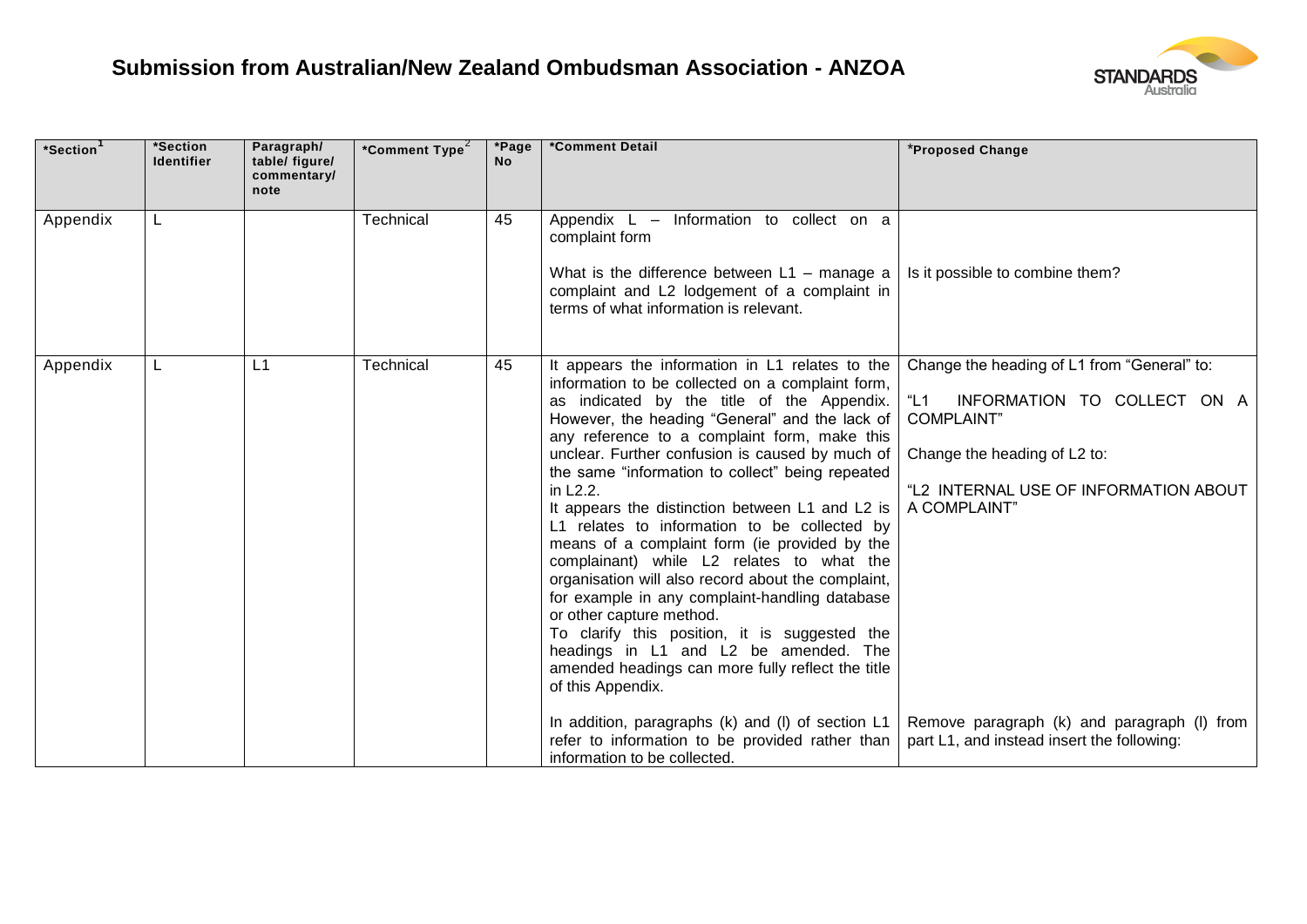

| *Section | *Section<br><b>Identifier</b> | Paragraph/<br>table/ figure/<br>commentary/<br>note | *Comment Type <sup>2</sup> | *Page<br><b>No</b> | *Comment Detail                                                                                                                                                                                                                                                                                                                              | *Proposed Change                                                                                                                                                                                                                                                         |
|----------|-------------------------------|-----------------------------------------------------|----------------------------|--------------------|----------------------------------------------------------------------------------------------------------------------------------------------------------------------------------------------------------------------------------------------------------------------------------------------------------------------------------------------|--------------------------------------------------------------------------------------------------------------------------------------------------------------------------------------------------------------------------------------------------------------------------|
|          |                               |                                                     |                            |                    |                                                                                                                                                                                                                                                                                                                                              | "The complaint form should also state where a<br>complainant can find information about -<br>(a) the organisation's complaint policy and<br>privacy statement.<br>(b) the AS/NZS Standard, Guidelines for<br>complaint handling in organisations<br>(this<br>Standard)." |
| Appendix | L1                            |                                                     | Technical                  | 45                 | L1 General<br>Important to include the date the complaint was<br>lodged to effectively manage a complaint.                                                                                                                                                                                                                                   | Add to L1<br>(m) the date the complaint was lodged                                                                                                                                                                                                                       |
| Appendix | L2.3                          |                                                     | Technical                  | 46                 | L2.3 Complaint response<br>1. It is unclear whether para (g) refers to the date<br>the complaint was closed or the fact the<br>complaint is closed. It is suggested a close date<br>also indicated the fact the complaint is closed,<br>although an organisation's complaint-handling<br>system should permit a complaint to be<br>reopened. | Amend para $(g)$ of L2.3<br>"Complaint closed date."                                                                                                                                                                                                                     |
|          |                               |                                                     |                            |                    | Recommend whether the complaint is resolved<br>(in part or whole) be included in the list of data to  <br>be captured to assist in the review of the<br>complaint management process.                                                                                                                                                        | Add to L2.3<br>(i) Whether the complaint is resolved (in part or in<br>whole)                                                                                                                                                                                            |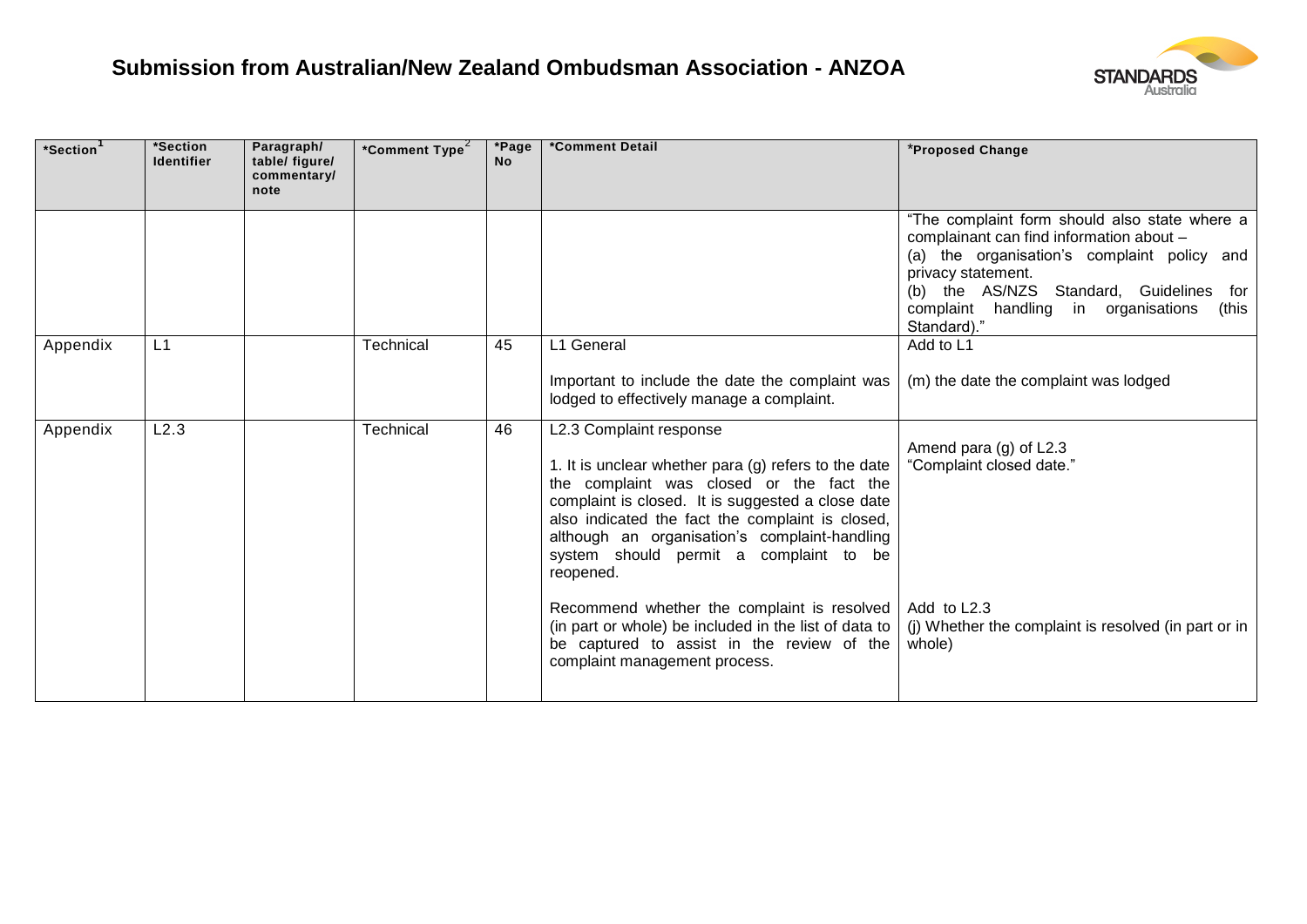

| $^*$ Section $^{\top}$ | *Section<br><b>Identifier</b> | Paragraph/<br>table/ figure/<br>commentary/<br>note | *Comment Type <sup>2</sup> | *Page<br><b>No</b> | *Comment Detail                                                                                                                                                                                                                                                                                                                                                                                                                                                                                                                                           | *Proposed Change                                                                                                                                                                                                                                                                                                                                                                                                                                                                                                                                                                   |
|------------------------|-------------------------------|-----------------------------------------------------|----------------------------|--------------------|-----------------------------------------------------------------------------------------------------------------------------------------------------------------------------------------------------------------------------------------------------------------------------------------------------------------------------------------------------------------------------------------------------------------------------------------------------------------------------------------------------------------------------------------------------------|------------------------------------------------------------------------------------------------------------------------------------------------------------------------------------------------------------------------------------------------------------------------------------------------------------------------------------------------------------------------------------------------------------------------------------------------------------------------------------------------------------------------------------------------------------------------------------|
| Appendix               | O <sub>1</sub>                | (D)                                                 | Technical                  | 50                 | Appendix O The role of information in reducing<br>complaints<br>O1 Presentation of information<br>(D) Recommend along with the suggestion for<br>using a TTY service for people with a hearing<br>impairment, a reference to services for speech<br>and hearing impairments, such as the Australian<br>National Relay Service and New Zealand Relay,<br>be included. These services offer a greater<br>number of options for people with hearing and/or<br>speech impairments and remove the need for a<br>business to obtain and maintain a TTY service. | Add to O1<br>" Services provided by the Australian National<br>Relay Service and New Zealand Relay "                                                                                                                                                                                                                                                                                                                                                                                                                                                                               |
| Appendix               | O <sub>2</sub>                |                                                     | Technical                  | 51                 | O2 Assemble an information system design (ISD)<br>Team or system sponsor<br>Recommend a plain English term be used<br>instead of an ISD team or system sponsor to<br>ensure this section is accessible for small to<br>medium organizations.<br>This is something even small business will<br>benefit from doing but may feel they are<br>precluded from doing so because of the<br>unnecessary use of business jargon.                                                                                                                                   | Recommend the references be removed and<br>renamed as follows:<br>"O2 Review of the organizations<br>information provision<br>The organization should review the<br>accuracy, timeliness and accessibility of<br>the information it provides about its<br>products, services, systems and/or role<br>and functions. Reviews should be<br>undertaken by internal staff that are<br>suitably skilled and have the appropriate<br>level of authority to recommend<br>improvements to information provision.<br>Alternatively the organization<br>may<br>appoint an external reviewer" |